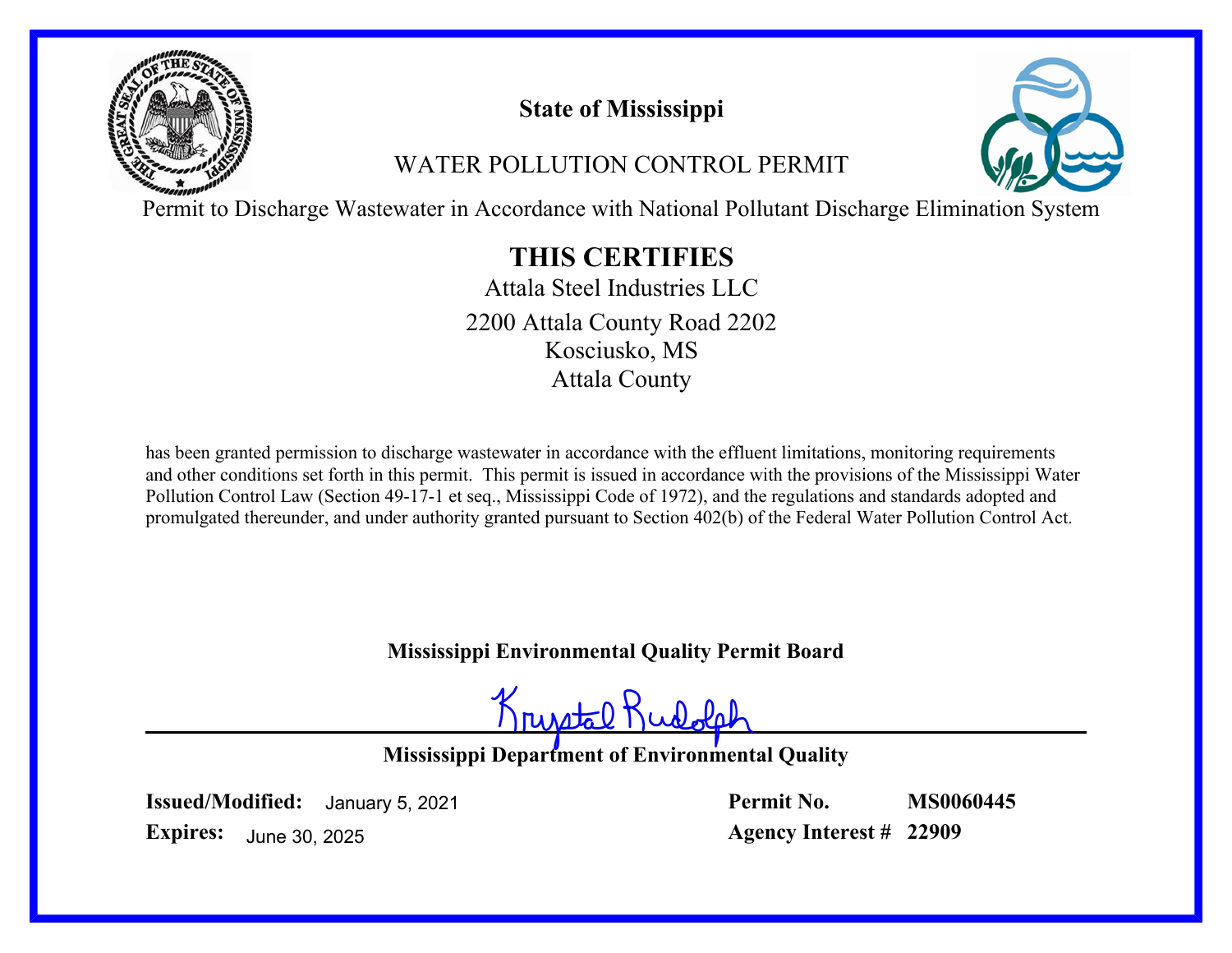### **Table of Contents**

Other Relevant Documents:

Form 1, Form 2D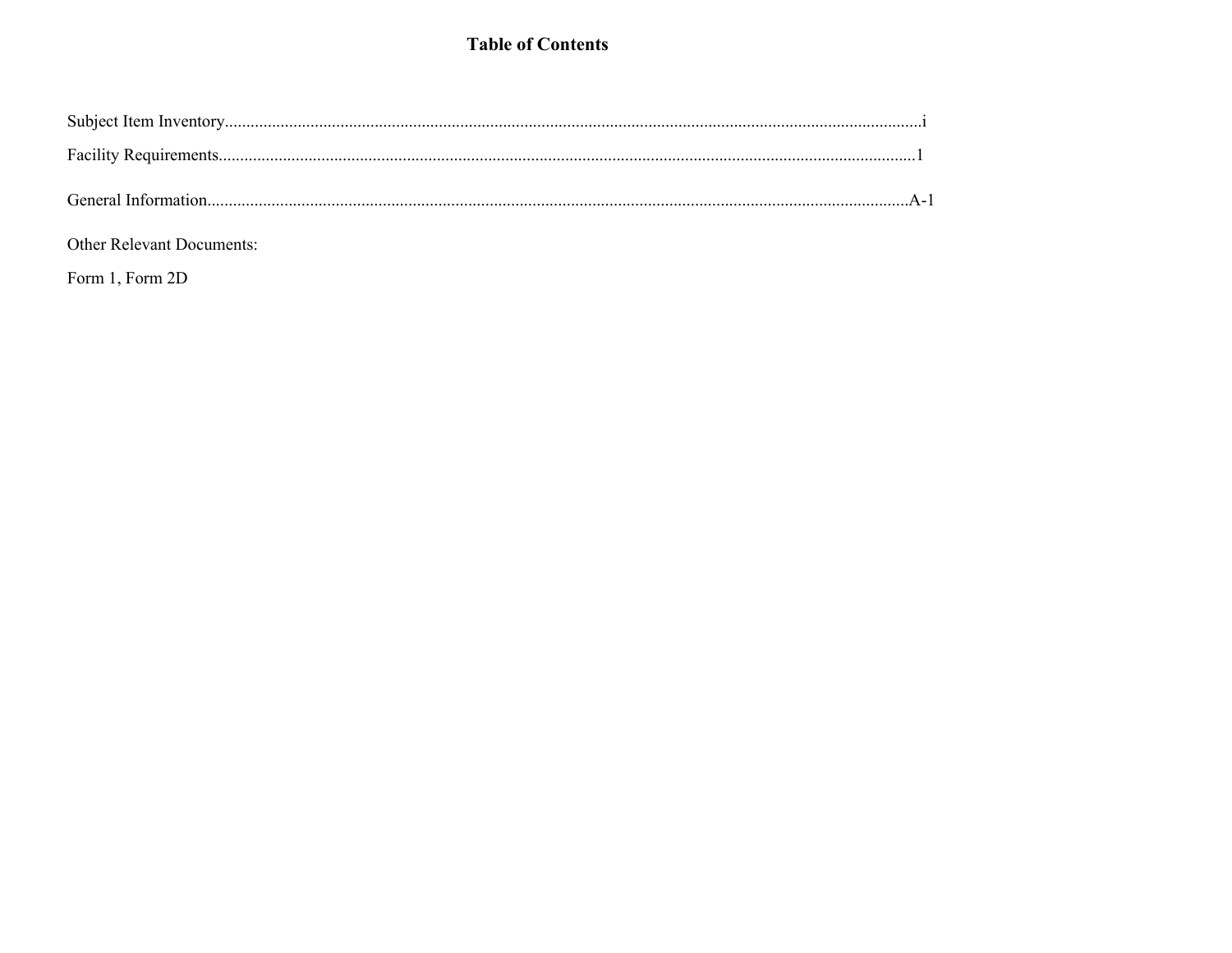Activity ID No.: PER20200003 Permit Number: MS0060445 Subject Item Inventory Attala Steel Industries LLC

#### **Subject Item Inventory:**

| ID           | <b>Designation</b> | <b>Description</b>                                                      |
|--------------|--------------------|-------------------------------------------------------------------------|
| AI22909      |                    | Manufacturer of Steel Products                                          |
| <b>RPNT1</b> | MS0060445-001      | Outfall 001 (Process wastewater overflow from the Retention/Reuse Pond) |

#### **Receiving Stream Relationships:**

| <b>Subject Item</b>                                                           | Relationship    | <b>Receiving Stream</b> |
|-------------------------------------------------------------------------------|-----------------|-------------------------|
| RPNT1 Outfall 001 (Process wastewater overflow from the Retention/Reuse Pond) | Discharges Into | Unnamed Tributary of    |
|                                                                               | Then Into       | <b>Munson Creek</b>     |
|                                                                               | Then Into       | 'Yockanookany River     |

| KEY                                          |                                   |
|----------------------------------------------|-----------------------------------|
| $ ACT = Activity$                            | $AI = Agency Interest$            |
| $AREA = Area$                                | $CONT = Control$ Device           |
| CAFO = Concentrated Animal Feeding Operation | $IA = Insignificant Activity$     |
| $EQPT = Equipment$                           | $MAFO = Animal Feeding Operation$ |
| $IMPD = Impoundment$                         | $PCS = PCs$                       |
| $RPNT = Release Point$                       | $TRMT = Treatment$                |
| WDPT = Withdrawal Point                      |                                   |
|                                              |                                   |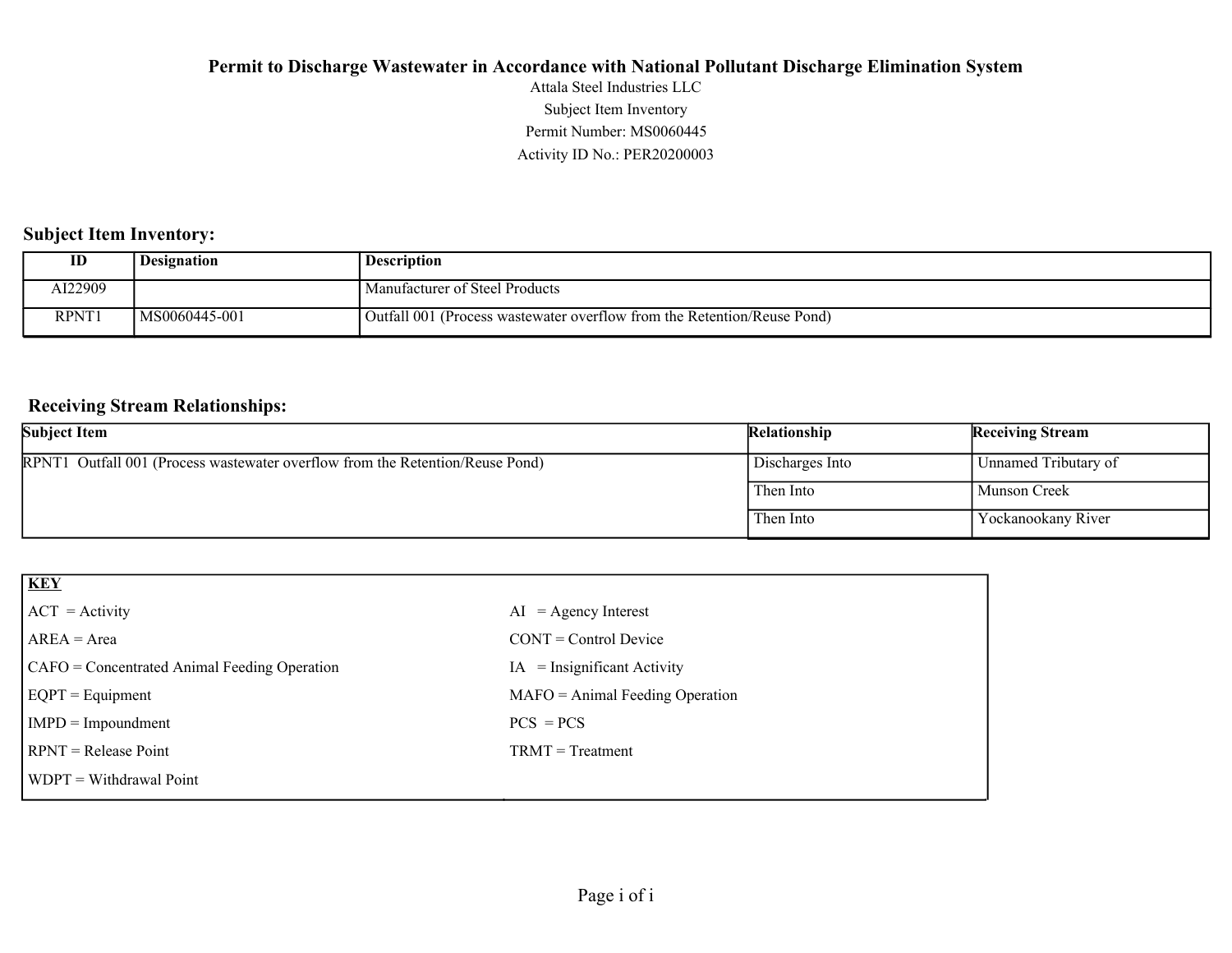#### **EFFLUENT LIMITATIONS AND MONITORING REQUIREMENTS**

#### **RPNT00000000001: MS0060445-001 Subject Item: Outfall 001 (Process wastewater overflow from the Retention/Reuse Pond)**

|                                      | <b>Discharge Limitations</b>                   |                                         |                                       |                                             |                                      |                                           | <b>Monitoring Requirements</b>            |                                |                      |                        |
|--------------------------------------|------------------------------------------------|-----------------------------------------|---------------------------------------|---------------------------------------------|--------------------------------------|-------------------------------------------|-------------------------------------------|--------------------------------|----------------------|------------------------|
| <b>Parameter</b>                     | <b>Quantity</b> /<br>Loading<br><b>Average</b> | Quantity /<br>Loading<br><b>Maximum</b> | Quantity /<br>Loading<br><b>Units</b> | <b>Quality</b> /<br>Conc.<br><b>Minimum</b> | <b>Quality</b> /<br>Conc.<br>Average | <b>Ouality</b><br>Conc.<br><b>Maximum</b> | <b>Quality</b> /<br>Conc.<br><b>Units</b> | <b>Frequency</b>               | <b>Sample Type</b>   | Which<br><b>Months</b> |
| Flow<br>Effluent                     | Report<br>Monthly<br>Average                   | Report<br>Daily Maximum                 | <b>Million Gallons</b><br>per Day     | ******                                      | ******                               | ******                                    | ******                                    | Once per<br>Discharge<br>Event | Totalizer            | Jan-Dec                |
| Oil and grease<br><b>Effluent</b>    | 1.2<br>Monthly<br>Average                      | 1.8<br>Daily Maximum                    | pounds per day                        | ******                                      | 10<br>Monthly<br>Average             | 15<br>Daily Maximum                       | mg/L                                      | Once per<br>Discharge<br>Event | Grab Sampling        | Jan-Dec                |
| pH<br>Effluent                       | ******                                         | ******                                  | ******                                | 6.0<br>Daily Minimum                        | ******                               | 9.0<br>Daily Maximum                      | <b>SU</b>                                 | Once per<br>Discharge<br>Event | Grab Sampling        | Jan-Dec                |
| Solids (Total Suspended)<br>Effluent | 3.6<br>Monthly<br>Average                      | 5.4<br>Daily Maximum                    | pounds per day                        | ******                                      | 30<br>Monthly<br>Average             | 45<br>Daily Maximum                       | mg/L                                      | Once per<br>Discharge<br>Event | Grab Sampling        | Jan-Dec                |
| Temperature (Deg. F)<br>Effluent     | ******                                         | ******                                  | ******                                | ******                                      | ******                               | 90<br>Daily Maximum                       | degrees F                                 | Once per<br>Discharge<br>Event | <b>Grab Sampling</b> | Jan-Dec                |

Such discharges shall be limited and monitored by the permittee as specified below: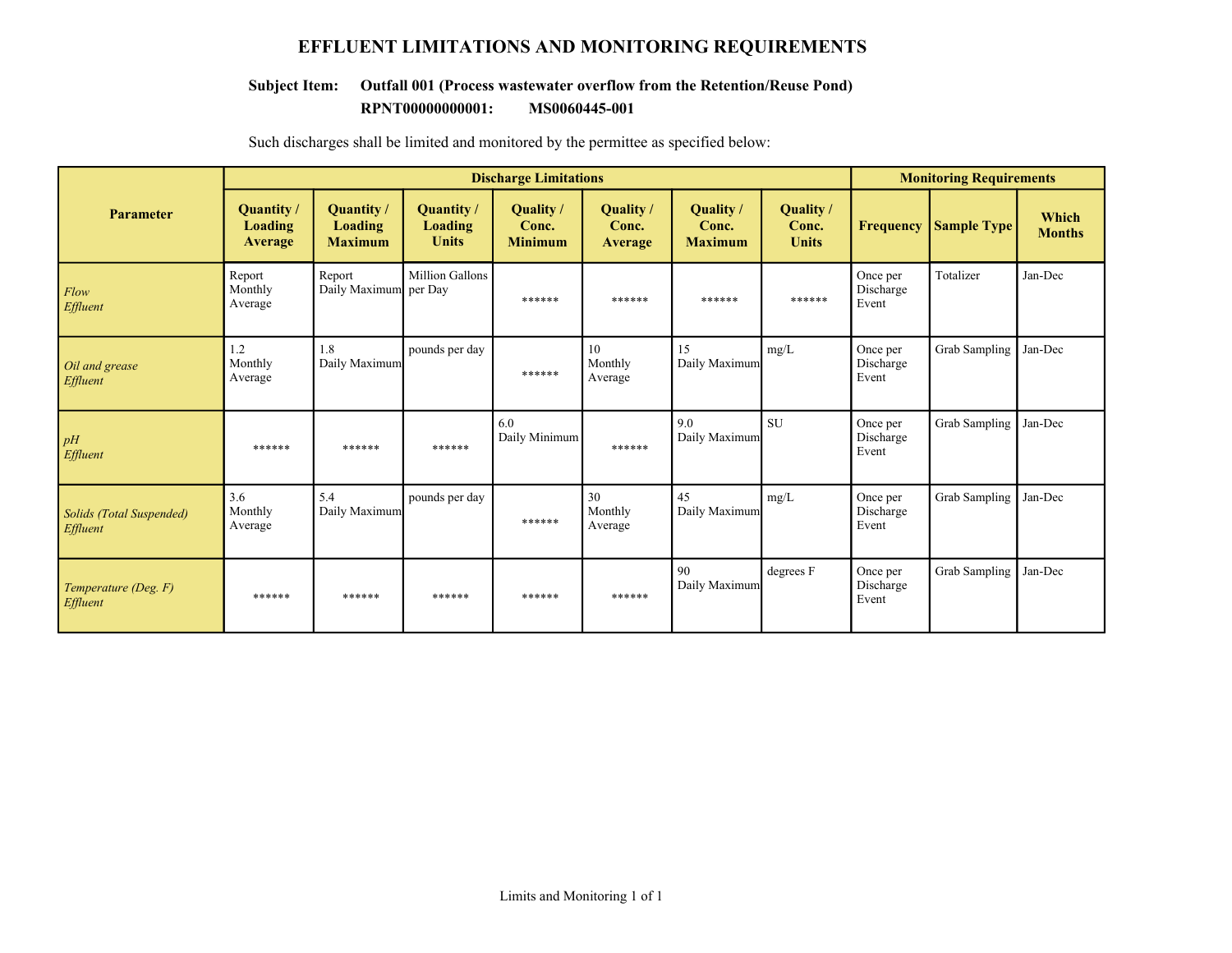Attala Steel Industries LLC Facility Requirements Permit Number: MS0060445 Activity ID No.:PER20200003

#### **AI0000022909 Manufacturer of Steel Products:**

## **Limitation Requirements:**

| Condition |           |                                                                                                                                                                                                                                                                                                         |
|-----------|-----------|---------------------------------------------------------------------------------------------------------------------------------------------------------------------------------------------------------------------------------------------------------------------------------------------------------|
| No.       | Parameter | Condition                                                                                                                                                                                                                                                                                               |
| $L-1$     |           | There shall be no discharge of floating solids or visible foam in other than trace amounts. [11 Miss. Admin. Code Pt. 6, R.<br>2.2.A(2).                                                                                                                                                                |
| $L-2$     |           | The discharges shall not cause the occurrence of a visible sheen on the surface of the receiving waters. [11 Miss. Admin.<br>Code Pt. 6, R. 2.2. $A(2)$ .]                                                                                                                                              |
| $L-3$     |           | Samples taken in compliance with the monitoring requirements specified in this permit shall be taken at the nearest accessible<br>point after final treatment but prior to mixing with the receiving stream or as otherwise specified in this permit. [11 Miss.]<br>Admin. Code Pt. 6, R. 1.1.4.A(28).] |

## **Record-Keeping Requirements:**

| Condition<br>No. | Condition                                                                                                                                                                                                              |
|------------------|------------------------------------------------------------------------------------------------------------------------------------------------------------------------------------------------------------------------|
| $R-1$            | Recording of Results                                                                                                                                                                                                   |
|                  | For each measurement or sample taken pursuant to the requirements of this permit, the permittee shall maintain records of all information obtained from such<br>monitoring including:                                  |
|                  | (1) The exact place, date, and time of sampling;<br>(2) The dates the analyses were performed;<br>$(3)$ The person $(s)$ who performed the analyses;<br>(4) The analytical techniques, procedures or methods used; and |

(5) The results of all required analyses.  $[11 \text{ Miss. } \text{Admin. } \text{Code Pt. } 6, \text{R. } 1.1.4 \cdot \text{A}(29)(a).]$ 

Page 1 of 20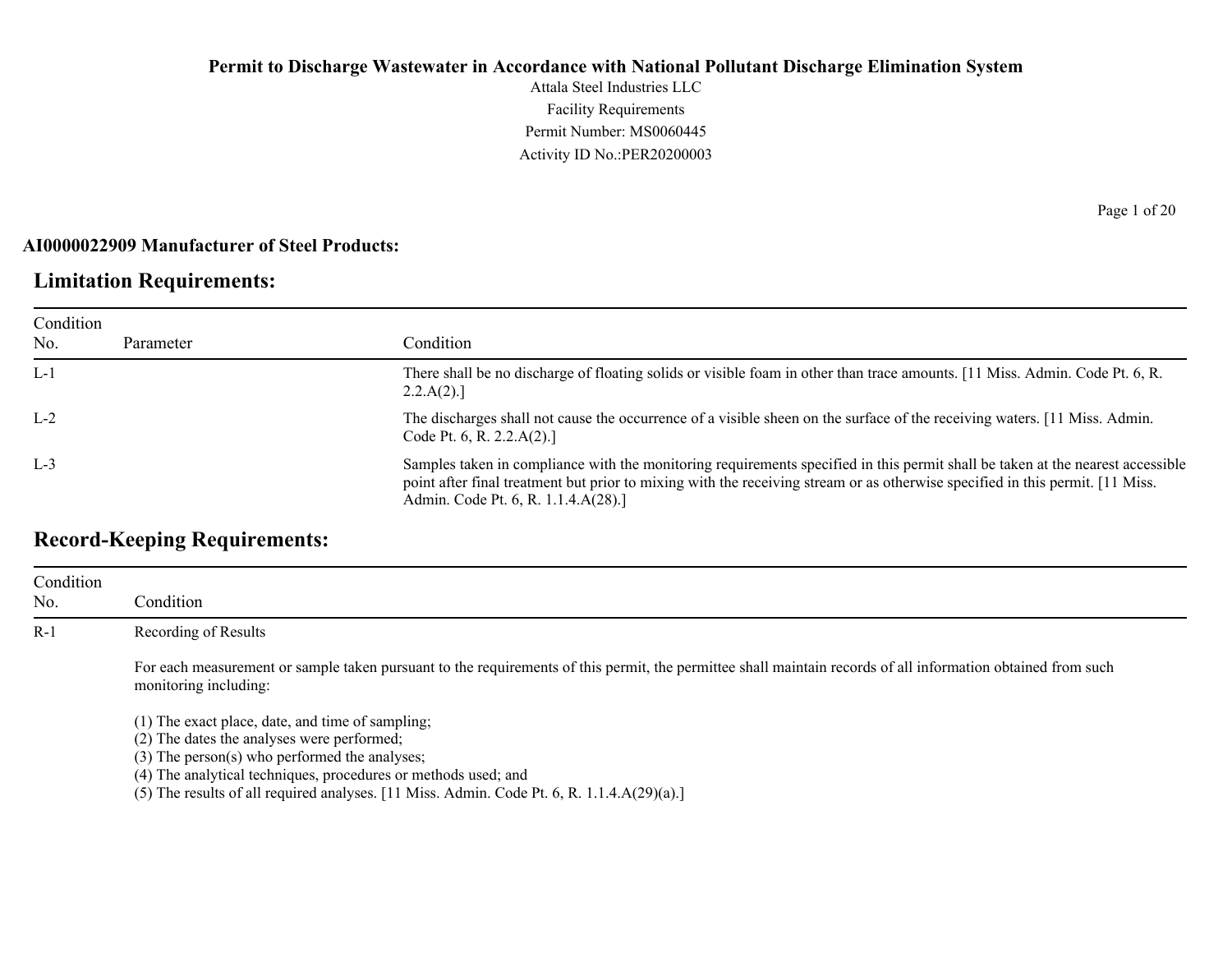Attala Steel Industries LLC Facility Requirements Permit Number: MS0060445 Activity ID No.:PER20200003

#### **AI0000022909 Manufacturer of Steel Products:**

### **Submittal/Action Requirements:**

Condition No. Condition S-1 Reporting Monitoring results obtained during the previous reporting period shall be summarized and reported on a Discharge Monitoring Report (DMR). DMR data must be submitted submitted electronically using the MDEQ NetDMR system NO LATER THAT THE 28TH DAY OF THE MONTH FOLLOWING THE COMPLETED REPORTING PERIOD. DMRs and all other reports required herein, shall be signed in accordance with 11 Miss. Admin. Code Pt. 6, R. 1.1.4.A(15)(c)(1). of the Mississippi Wastewater Regulations. [11 Miss. Admin. Code Pt. 6, R. 1.1.4.A(15)c(1)., 40 CFR 122.21(1)(4)(i)] S-2 Reporting Requirements - Planned Changes The permittee shall give notice to the Permit Board as soon as possible of any planned physical alterations or additions, including but not limited to, a change of operation to the permitted facility. Notice is required in the circumstances that follow: (1) The alteration or addition to a permitted facility may meet one of the criteria for determining whether the facility is a new source in 40 CFR 122.29(b); or (2) The alteration or addition could significantly change the nature or increase the quantity of pollutants discharged. This notification applies to pollutants which are not subject to either effluent limitations in the permit or notification requirements under 40 CFR 122.42(a)(1). (3) The alteration or addition results in a significant change in the permittee's sludge use or disposal practices, and such alteration, addition, or change may justify the application of permit conditions that are different from or absent in the existing permit, including notification of additional use or disposal sites not reported during the permit application process or not reported pursuant to an approved land application plan; [11 Miss. Admin. Code Pt. 6, R. 1.1.4.A(15)(a).] S-3 Reporting Requirements - Anticipated Noncompliance

The permittee shall give advance notice to the Permit Board of any planned changes in the permitted facility or activity which may result in noncompliance with permit requirements. [11 Miss. Admin. Code Pt. 6, R. 1.1.4.A(29)(b).]

Page 2 of 20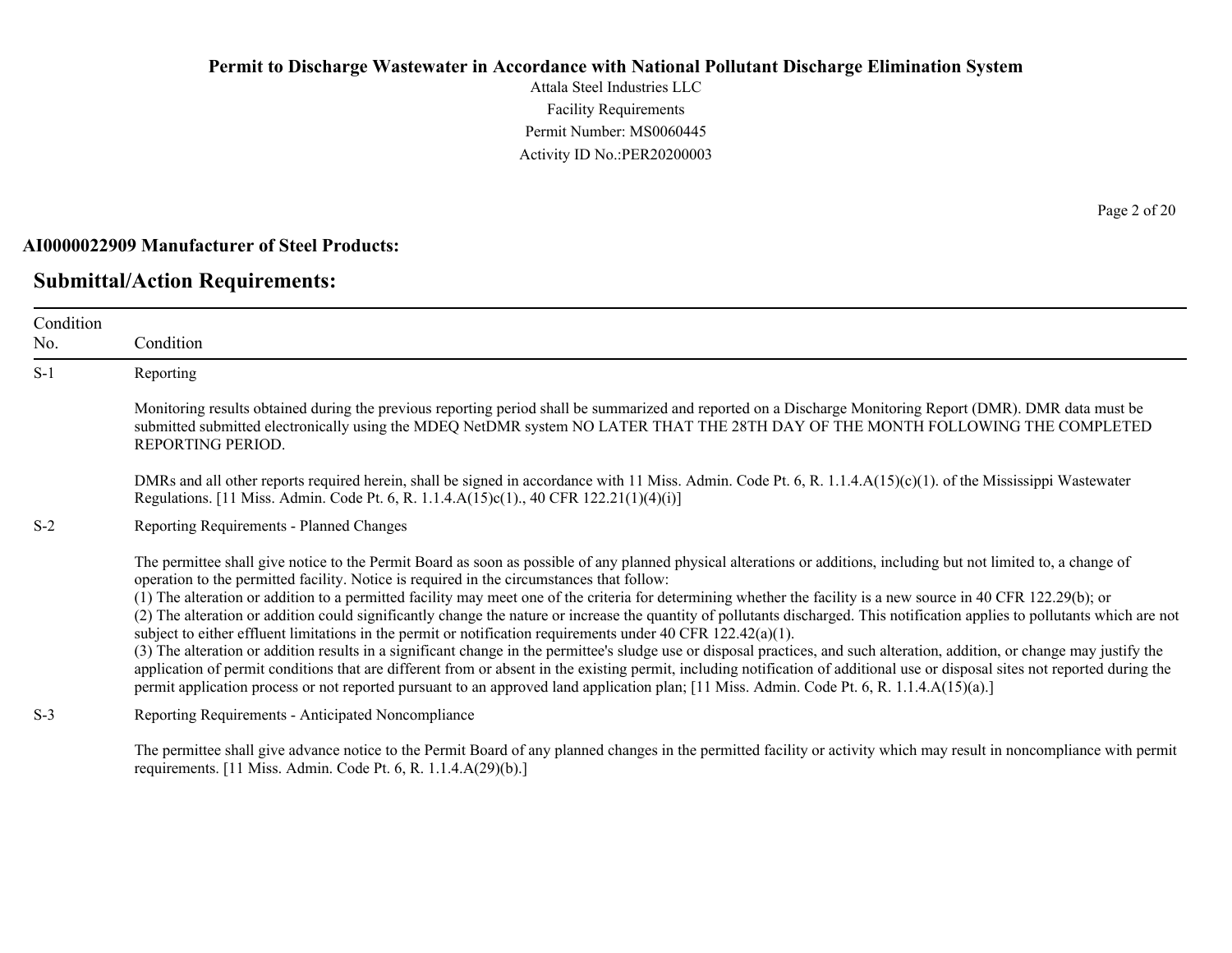Attala Steel Industries LLC Facility Requirements Permit Number: MS0060445 Activity ID No.:PER20200003

#### **AI0000022909 Manufacturer of Steel Products:**

### **Submittal/Action Requirements:**

Condition No. Condition S-4 Noncompliance Notification - Twenty-Four Hour Reporting (1) The permittee shall report any noncompliance which may endanger health or the environment. Any information shall be provided orally within 24 hours from the time the permittee becomes aware of the circumstances. A written submission shall also be provided within 5 days of the time the permittee becomes aware of the circumstances. The written submission shall contain a description of the noncompliance and its cause; the period of noncompliance, including exact dates and times, and if the noncompliance has not been corrected, the anticipated time it is expected to continue; and steps taken or planned to reduce, eliminate, and/or prevent recurrence of the noncompliance. (2) The following shall be included as information which must be reported within 24 hours under this paragraph. (i) Any unanticipated bypass which exceeds any effluent limitation in the permit. (ii) Any upset which exceeds any effluent limitation in the permit. (iii) Violation of a maximum daily discharge limitation for any of the pollutants listed by the Permit Board in the permit to be reported within 24 hours. (iv) The Executive Director may waive the written report on a case-by-case basis for reports under paragraph (1) of this section if the oral report has been received within 24 hours. All reports required by this condition which are submitted after December 20, 2020, shall be submitted by the permittee electronically as instructed by MDEQ. [11 Miss. Admin. Code Pt. 6, R. 1.1.4.A(29)(e)., 40 CFR 122.41.(1)(6)] S-5 Noncompliance Notification - Other Noncompliance The permittee shall report all instances of noncompliance not reported under the twenty-four hour reporting requirements, at the time monitoring reports are submitted or within 30 days from the end of the month in which the noncompliance occurs. The reports shall contain the same information as is required under the twenty-four hour reporting requirements contained in this permit.

All reports required by this condition which are submitted after December 20, 2020, shall be submitted by the permittee electronically as instructed by MDEQ. [11 Miss.] Admin. Code Pt. 6, R. 1.1.4.A(29)(f)., 40 CFR 122.41.(1)(7)]

Page 3 of 20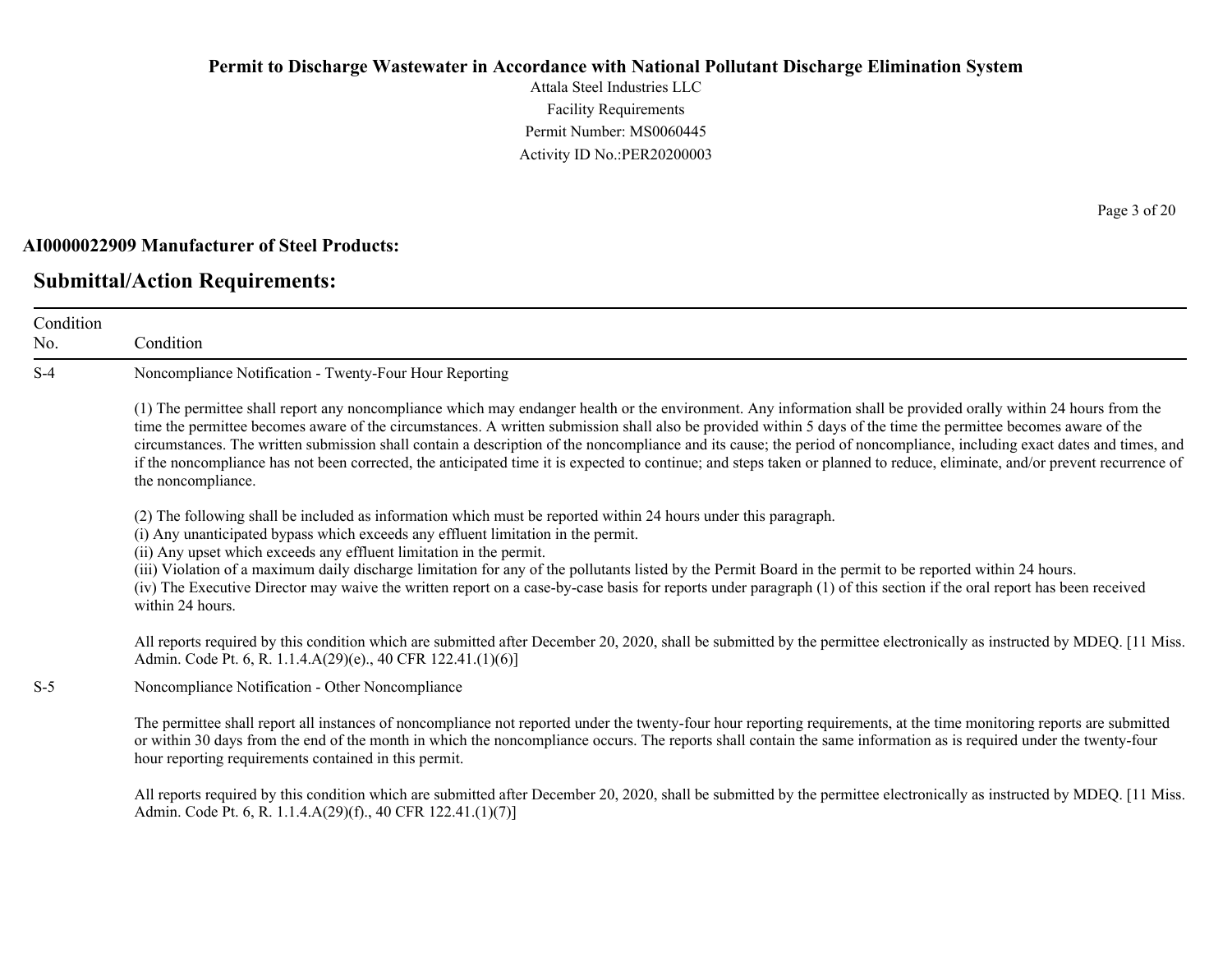Attala Steel Industries LLC Facility Requirements Permit Number: MS0060445 Activity ID No.:PER20200003

#### **AI0000022909 Manufacturer of Steel Products:**

## **Submittal/Action Requirements:**

Page 4 of 20

| Condition<br>No. | Condition                                                                                                                                                                                                                                                                                                                                                                                                                         |
|------------------|-----------------------------------------------------------------------------------------------------------------------------------------------------------------------------------------------------------------------------------------------------------------------------------------------------------------------------------------------------------------------------------------------------------------------------------|
| $S-6$            | Noncompliance Notification - Other Information                                                                                                                                                                                                                                                                                                                                                                                    |
|                  | Where the permittee becomes aware that it failed to submit any relevant facts in a permit application, or submitted incorrect information in a permit application or in any<br>report to the Permit Board, it shall promptly submit such facts or information. [11 Miss. Admin. Code Pt. 6, R. 1.1.4. $A(29)(g)$ .]                                                                                                               |
| $S-7$            | Bypassing -Notice                                                                                                                                                                                                                                                                                                                                                                                                                 |
|                  | Anticipated bypass-<br>If the permittee knows in advance of the need for a bypass, it shall submit prior notice, if possible at least ten days before the date of the bypass.                                                                                                                                                                                                                                                     |
|                  | Unanticipated bypass-<br>The permittee shall submit notice of an unanticipated bypass as required by the twenty-four hour reporting requirements set forth in this permit.                                                                                                                                                                                                                                                        |
|                  | All reports required by this condition which are submitted after December 20, 2020, shall be submitted by the permittee electronically as instructed by MDEQ. [40 CFR<br>122.41(m)(3)(i, ii)                                                                                                                                                                                                                                      |
| $S-8$            | <b>Expiration of Permit</b>                                                                                                                                                                                                                                                                                                                                                                                                       |
|                  | At least 180 days prior to the expiration date of this permit pursuant to the State law and regulation, the permittee who wishes to continue to operate under this permit<br>shall submit an application to the Permit Board for reissuance. The Permit Board may grant permission to submit an application later than this, but no later than the<br>expiration date of the permit. [11 Miss. Admin. Code Pt. 6, R. 1.1.5.B(1).] |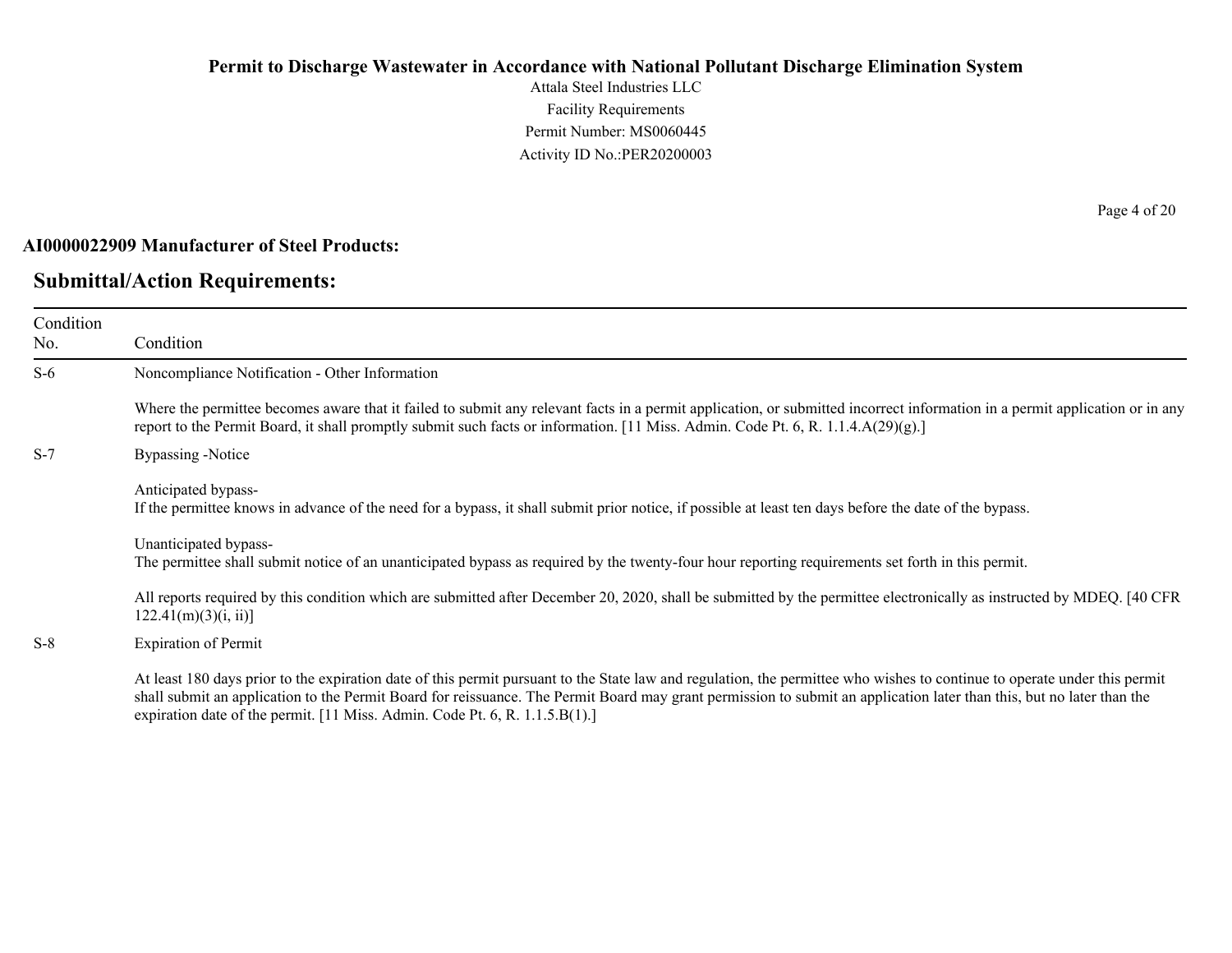Attala Steel Industries LLC Facility Requirements Permit Number: MS0060445 Activity ID No.:PER20200003

#### **AI0000022909 Manufacturer of Steel Products:**

### **Submittal/Action Requirements:**

Condition No. Condition S-9 Requirements Regarding Cooling and Boiler Water Additives Notification shall be made to the permitting authority in writing not later than sixty (60) days prior to initiating the addition of any chemical product to the cooling water and/or boiler water which is subject to discharge, other than those previously approved and/or used. Such notification should include, but not be limited to: (1) Name and composition of the proposed additive, (2) Proposed discharge concentration, (3) Dosage addition rates,

(4) Frequency of use,

(5) EPA registration, if applicable, and

(6) Aquatic species toxicological data.

Written approval must be received from the permitting authority prior to initiating use. [11 Miss. Admin. Code Pt. 6, R. 1.1.4.A(14).]

### **Narrative Requirements:**

## **Definitions:**

| Condition<br>No. | Condition                                                                                                                                                                         |
|------------------|-----------------------------------------------------------------------------------------------------------------------------------------------------------------------------------|
| $T-1$            | Definitions: General                                                                                                                                                              |
|                  | The permittee shall refer to 11 Miss. Admin. Code Pt. 6, R. 1.1.1.A for definitions of any permit term not specified in this permit. [11 Miss. Admin. Code Pt. 6, R.<br>1.1.1.A.] |

Page 5 of 20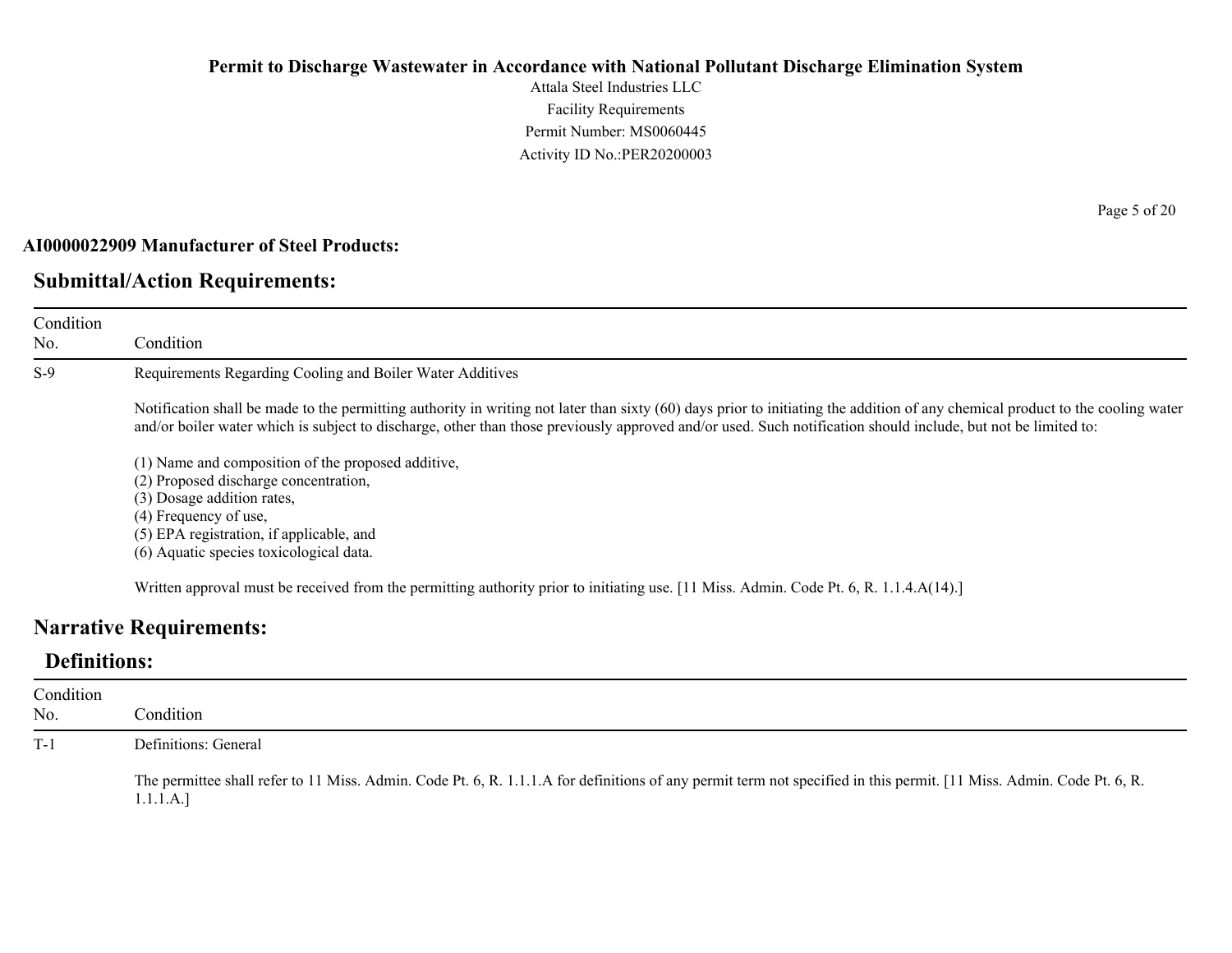Attala Steel Industries LLC Facility Requirements Permit Number: MS0060445 Activity ID No.:PER20200003

#### **AI0000022909 Manufacturer of Steel Products:**

## **Narrative Requirements:**

Page 6 of 20

| Condition<br>No. | Condition                                                                                                                                                                                                                                                                                                                                                                                                                                                                                                                                                                                   |
|------------------|---------------------------------------------------------------------------------------------------------------------------------------------------------------------------------------------------------------------------------------------------------------------------------------------------------------------------------------------------------------------------------------------------------------------------------------------------------------------------------------------------------------------------------------------------------------------------------------------|
| $T-2$            | Definitions: Monthly Average                                                                                                                                                                                                                                                                                                                                                                                                                                                                                                                                                                |
|                  | "Monthly Average" means the average of "daily discharges" over a calendar month, calculated as the sum of all "daily discharges" measured during a calendar month<br>divided by the number of "daily discharges" measured during the month. The monthly average for E coli bacteria is the geometric mean of "daily discharges" measured<br>during the calendar month. In computing the geometric mean for E coli bacteria, the value one (1) shall be substituted for sample results of zero. [11 Miss. Admin. Code<br>Pt. 6, R. 1.1.1. $A(44)$ .]                                         |
| $T-3$            | Definitions: Daily Discharge                                                                                                                                                                                                                                                                                                                                                                                                                                                                                                                                                                |
|                  | "Daily discharge" means the "discharge of a pollutant" measured during a calendar day or any 24-hour period that reasonably represents the calendar day for purposes of<br>sampling. For pollutants with limitations expressed in units of mass, the "daily discharge" is calculated as the total mass of the pollutant discharged over the day. For<br>pollutants with limitations expressed in other units of measurements, the "daily average" is calculated as the average measurement of the discharge of the pollutant over<br>the day. [11 Miss. Admin. Code Pt. 6, R. 1.1.1.A(15).] |
| $T-4$            | Definitions: Daily Maximum                                                                                                                                                                                                                                                                                                                                                                                                                                                                                                                                                                  |
|                  | "Daily maximum" means the highest "daily discharge" over a calendar month. [11 Miss. Admin. Code Pt. 6, R. 1.1.1.A(16).]                                                                                                                                                                                                                                                                                                                                                                                                                                                                    |
| $T-5$            | Definitions: Toxic Pollutants                                                                                                                                                                                                                                                                                                                                                                                                                                                                                                                                                               |
|                  | "Toxic pollutants" means any pollutant listed as toxic under Section $307(a)(1)$ or, in the case of "sludge use or disposal practices", any pollutant identified in regulations<br>implementing Section 405(d) of the Clean Water Act. [11 Miss. Admin. Code Pt. 6, R. 1.1.1.A(71).]                                                                                                                                                                                                                                                                                                        |
| $T-6$            | Definitions: Hazardous Substances                                                                                                                                                                                                                                                                                                                                                                                                                                                                                                                                                           |
|                  | "Hazardous substances" are defined in 40 CFR 116.4. [40 CFR 116.4]                                                                                                                                                                                                                                                                                                                                                                                                                                                                                                                          |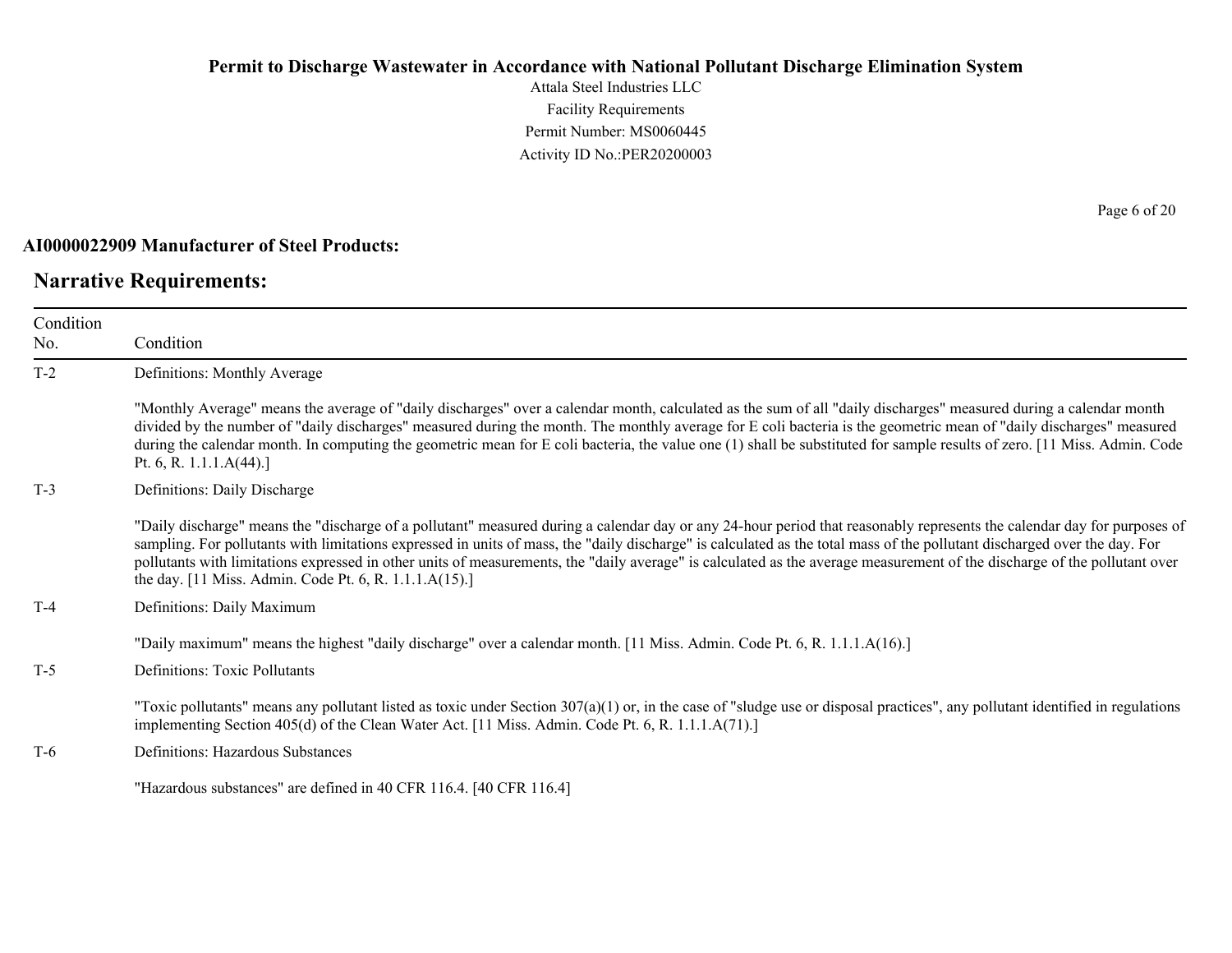Attala Steel Industries LLC Facility Requirements Permit Number: MS0060445 Activity ID No.:PER20200003

#### **AI0000022909 Manufacturer of Steel Products:**

## **Narrative Requirements:**

Page 7 of 20

| Condition |                                                                                                                                                                                                                                                                                                                                                                                                                                                                                                                                                                                                                                                              |
|-----------|--------------------------------------------------------------------------------------------------------------------------------------------------------------------------------------------------------------------------------------------------------------------------------------------------------------------------------------------------------------------------------------------------------------------------------------------------------------------------------------------------------------------------------------------------------------------------------------------------------------------------------------------------------------|
| No.       | Condition                                                                                                                                                                                                                                                                                                                                                                                                                                                                                                                                                                                                                                                    |
| $T-7$     | Definitions: Quarterly Average                                                                                                                                                                                                                                                                                                                                                                                                                                                                                                                                                                                                                               |
|           | "Quarterly Average" means the average of "daily discharges" over a three month period, calculated as the sum of all "daily discharges" measured during the quarter<br>divided by the number of "daily discharges" measured during the quarter. The quarterly average for E coli bacteria is the geometric mean of "daily discharges" measured<br>during the quarter. In computing the geometric mean for E coli bacteria, the value one (1) shall be substituted for sample results of zero. [11 Miss. Admin. Code Pt. 6, R.<br>1.1.1.A(61).                                                                                                                 |
| $T-8$     | Definitions: Weekly Average                                                                                                                                                                                                                                                                                                                                                                                                                                                                                                                                                                                                                                  |
|           | "Weekly average" means the average of "daily discharges" over a calendar week, calculated as the sum of all "daily discharges" measured during a calendar week<br>divided by the number of "daily discharges" measured during that week. The weekly average for E coli bacteria is the geometric mean of all "daily discharges" measured<br>in a calendar week. In computing the geometric mean for E coli bacteria, one (1) shall be substituted for sample results of zero. For self-monitoring purposes, the value<br>to be reported is the single highest weekly average computed during a calendar month. [11 Miss. Admin. Code Pt. 6, R. 1.1.1.A(86).] |
| $T-9$     | Definitions: Quarterly Maximum                                                                                                                                                                                                                                                                                                                                                                                                                                                                                                                                                                                                                               |
|           | "Quarterly Maximum" means the highest "daily discharge" measured over a three-month period. [11 Miss. Admin. Code Pt. 6, R.1.1.1.A(62).]                                                                                                                                                                                                                                                                                                                                                                                                                                                                                                                     |
| $T-10$    | Definitions: Maximum Monthly Average                                                                                                                                                                                                                                                                                                                                                                                                                                                                                                                                                                                                                         |
|           | Maximum Monthly Average means the highest "monthly average" over a monitoring period. [40 CFR 122]                                                                                                                                                                                                                                                                                                                                                                                                                                                                                                                                                           |
| $T-11$    | Definitions: Yearly Average                                                                                                                                                                                                                                                                                                                                                                                                                                                                                                                                                                                                                                  |
|           | "Yearly Average" means the average of "daily discharges" over a calendar year, calculated as the sum of all "daily discharges" measured during the calendar year divided<br>by the number of "daily discharges" measured during the calendar year. The yearly average for E coli bacteria is the geometric mean of "daily discharges" during the<br>calendar year. In computing the geometric mean for E coli bacteria, the value one (1) shall be substituted for sample results of zero. [11 Miss. Admin. Code Pt. 6,<br>R.1.1.1.A(87).                                                                                                                    |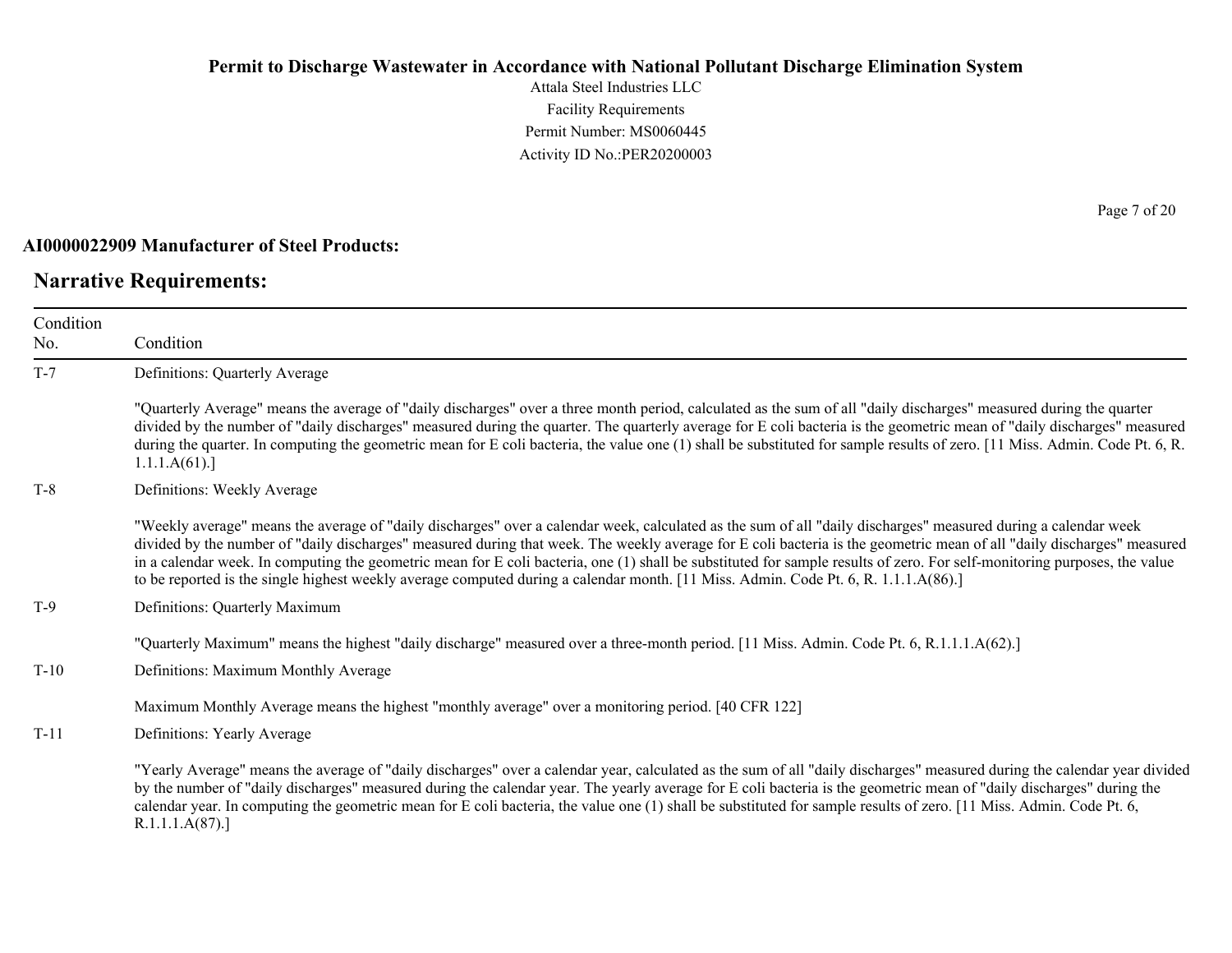Attala Steel Industries LLC Facility Requirements Permit Number: MS0060445 Activity ID No.:PER20200003

#### **AI0000022909 Manufacturer of Steel Products:**

## **Narrative Requirements:**

Page 8 of 20

| Condition<br>No. | Condition                                                                                                                                                                                                                                                                                                                                                                                                                                                                                                                                                                                                                                                                                                                                                                                                                                                                                                                                                                      |
|------------------|--------------------------------------------------------------------------------------------------------------------------------------------------------------------------------------------------------------------------------------------------------------------------------------------------------------------------------------------------------------------------------------------------------------------------------------------------------------------------------------------------------------------------------------------------------------------------------------------------------------------------------------------------------------------------------------------------------------------------------------------------------------------------------------------------------------------------------------------------------------------------------------------------------------------------------------------------------------------------------|
| $T-12$           | Definitions: Yearly Maximum                                                                                                                                                                                                                                                                                                                                                                                                                                                                                                                                                                                                                                                                                                                                                                                                                                                                                                                                                    |
|                  | "Yearly Maximum" means the highest "daily discharge" measured over a calendar year. [11 Miss. Admin. Code Pt. 6, R. 1.1.1.A(88).]                                                                                                                                                                                                                                                                                                                                                                                                                                                                                                                                                                                                                                                                                                                                                                                                                                              |
| $T-13$           | Definitions:"Submitted" means the document is postmarked on or before the applicable deadline, except as otherwise specified. [11 Miss. Admin. Code Pt. 6, R. 1.1.1.A<br>(67).]                                                                                                                                                                                                                                                                                                                                                                                                                                                                                                                                                                                                                                                                                                                                                                                                |
| Condition<br>No. | Condition                                                                                                                                                                                                                                                                                                                                                                                                                                                                                                                                                                                                                                                                                                                                                                                                                                                                                                                                                                      |
| $T-14$           | The permittee shall achieve compliance with the effluent limitations specified for discharge in accordance with the following schedule: Upon Permit Issuance. [11 Miss.]<br>Admin. Code Pt. 6, R. 1.1.4.A(9).)]                                                                                                                                                                                                                                                                                                                                                                                                                                                                                                                                                                                                                                                                                                                                                                |
| $T-15$           | Within 14 days after either an interim or final date of compliance specified by this permit, the permittee shall provide the Permit Board with written notice of his<br>compliance or noncompliance with the requirements or conditions specified to be completed by that date. [11 Miss. Admin. Code Pt. 6, R. 1.1.4.A(10).]                                                                                                                                                                                                                                                                                                                                                                                                                                                                                                                                                                                                                                                  |
| $T-16$           | Representative Sampling                                                                                                                                                                                                                                                                                                                                                                                                                                                                                                                                                                                                                                                                                                                                                                                                                                                                                                                                                        |
|                  | Samples and measurements taken as required herein shall be representative of the volume and nature of the monitored wastewater. [11 Miss. Admin. Code Pt. 6, R.<br>1.1.4.A(28)(e).                                                                                                                                                                                                                                                                                                                                                                                                                                                                                                                                                                                                                                                                                                                                                                                             |
| $T-17$           | Reporting                                                                                                                                                                                                                                                                                                                                                                                                                                                                                                                                                                                                                                                                                                                                                                                                                                                                                                                                                                      |
|                  | If the results for a given sample analysis are such that any parameter (other than E coli) is not detected at or above the minimum level for the test method used, a value<br>of zero will be used for that sample in calculating an arithmetic mean value for the parameter. If the resulting calculated arithmetic mean value for that reporting period<br>is zero, the permittee shall report "NODI = B" on the DMR. For E coli, a value of 1.0 shall be used in calculating the geometric mean. If the resulting E coli mean value<br>is 1.0, the permittee shall report "NODI = B" on the DMR. For each quantitative sample value that is not detectable, the test method used and the minimum level for that<br>method for that parameter shall be attached to and submitted with the DMR. The permittee shall then be considered in compliance with the appropriate effluent<br>limitation and/or reporting requirement. [11 Miss. Admin. Code Pt. 6, Ch. 1, Subch. 2.] |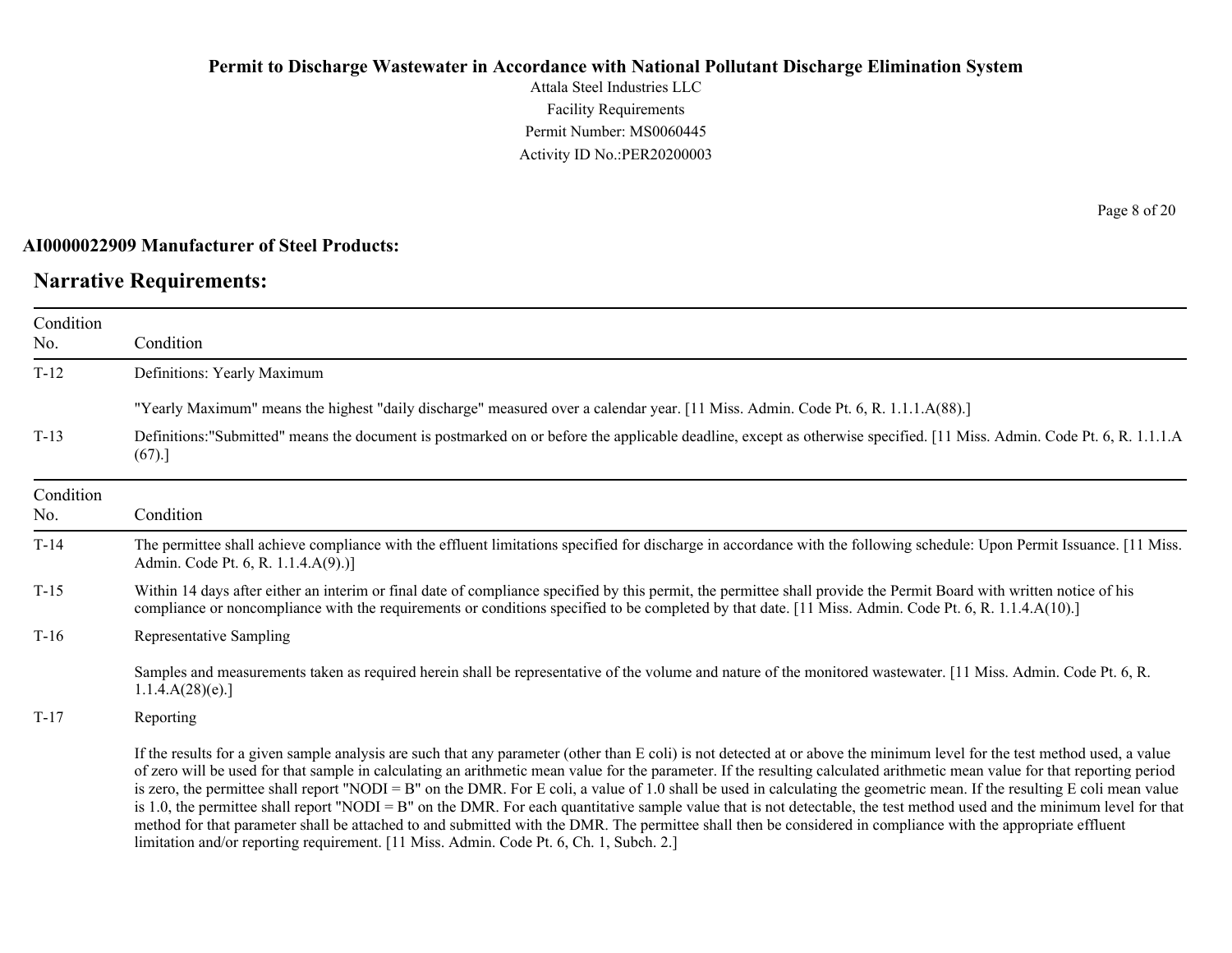Attala Steel Industries LLC Facility Requirements Permit Number: MS0060445 Activity ID No.:PER20200003

#### **AI0000022909 Manufacturer of Steel Products:**

## **Narrative Requirements:**

Page 9 of 20

| Condition |                                                                                                                                                                                                                                                                                                                                                                                                                                                                                                                                                                          |
|-----------|--------------------------------------------------------------------------------------------------------------------------------------------------------------------------------------------------------------------------------------------------------------------------------------------------------------------------------------------------------------------------------------------------------------------------------------------------------------------------------------------------------------------------------------------------------------------------|
| No.       | Condition                                                                                                                                                                                                                                                                                                                                                                                                                                                                                                                                                                |
| $T-18$    | Reporting                                                                                                                                                                                                                                                                                                                                                                                                                                                                                                                                                                |
|           | If the permittee monitors any pollutant as prescribed in the permit more frequently than required by the permit using test procedures approved under 40 CFR Part 136 or,<br>in the case of sludge use or disposal, approved under 40 CFR Part 136 unless otherwise specified in 40 CFR Part 503, or as specified in the permit, the results of this<br>monitoring shall be included in the calculation and reporting of the data submitted in the DMR or sludge reporting form specified by the Permit Board. [11 Miss. Admin.<br>Code Pt. 6, R. 1.1.4. $A(15)(c)(2)$ .] |
| $T-19$    | Reporting                                                                                                                                                                                                                                                                                                                                                                                                                                                                                                                                                                |
|           | Calculations for all limitations which require averaging of measurements shall utilize an arithmetic mean unless otherwise specified by the Permit Board in the permit.<br>[11 Miss. Admin. Code Pt. 6, R. 1.1.4.A(15)(c)(3).]                                                                                                                                                                                                                                                                                                                                           |
| $T-20$    | <b>Test Procedures</b>                                                                                                                                                                                                                                                                                                                                                                                                                                                                                                                                                   |
|           | Test procedures for the analysis of pollutants shall include those set forth in 40 CFR 136 or alternative procedures approved and/or promulgated by EPA. [11 Miss.]<br>Admin. Code Pt. 6, R. 1.1.4.A(30).]                                                                                                                                                                                                                                                                                                                                                               |
| $T-21$    | <b>Records Retention</b>                                                                                                                                                                                                                                                                                                                                                                                                                                                                                                                                                 |
|           | All records and results of monitoring activities required by this permit, including calibration and maintenance records, shall be retained by the permittee for a minimum<br>of three (3) years, unless otherwise required or extended by the Permit Board, copies of which shall be furnished to the Department upon request. [11 Miss. Admin.<br>Code Pt. 6, R. 1.1.4. $A(29)(a)$ .]                                                                                                                                                                                   |
| $T-22$    | <b>Falsifying Reports</b>                                                                                                                                                                                                                                                                                                                                                                                                                                                                                                                                                |
|           | Any permittee who falsifies, tampers with, or knowingly renders inaccurate any monitoring device or method required by the Permit Board to be maintained as a<br>condition in a permit, or who alters or falsifies the results obtained by such devices or methods and/or any written report required by or in response to a permit condition,<br>shall be deemed to have violated a permit condition and shall be subject to the penalties provided for a violation of a permit condition pursuant to Section 49-17-43 of                                               |

the Code. [11 Miss. Admin. Code Pt. 6, R. 1.1.4.A(29)(d).]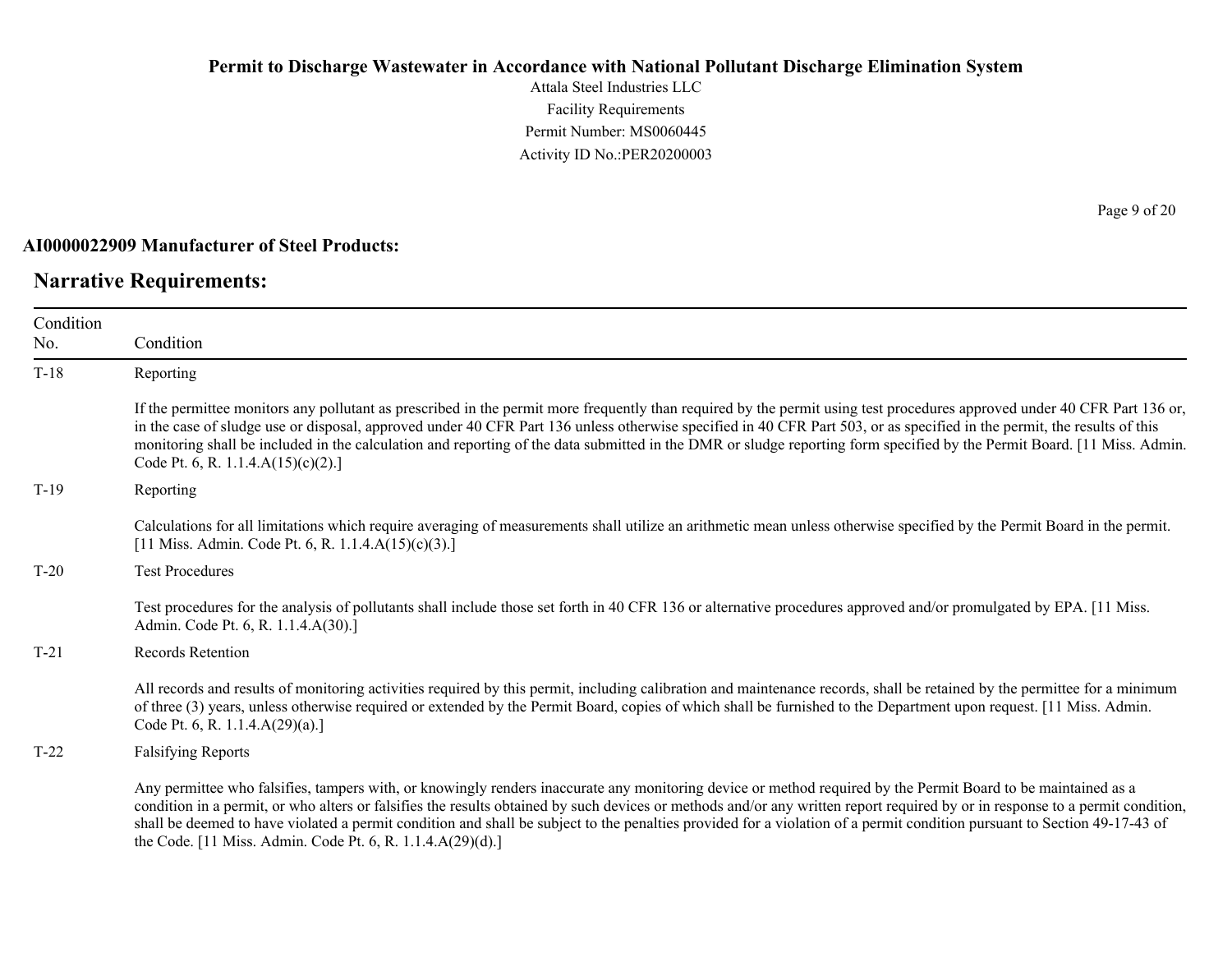Attala Steel Industries LLC Facility Requirements Permit Number: MS0060445 Activity ID No.:PER20200003

#### **AI0000022909 Manufacturer of Steel Products:**

## **Narrative Requirements:**

Page 10 of 20

| Condition<br>No. | Condition                                                                                                                                                                                                                                                                                                                                                                                                                                                                                                                                                                                                                                                                                                                                                                                                                                                                                                                 |
|------------------|---------------------------------------------------------------------------------------------------------------------------------------------------------------------------------------------------------------------------------------------------------------------------------------------------------------------------------------------------------------------------------------------------------------------------------------------------------------------------------------------------------------------------------------------------------------------------------------------------------------------------------------------------------------------------------------------------------------------------------------------------------------------------------------------------------------------------------------------------------------------------------------------------------------------------|
| $T-23$           | Facility Expansion and/or Modification                                                                                                                                                                                                                                                                                                                                                                                                                                                                                                                                                                                                                                                                                                                                                                                                                                                                                    |
|                  | Any facility expansion, production increases, process modifications, changes in discharge volume or location or other changes in operations or conditions of the<br>permittee which may result in a new or increased discharge of waste, shall be reported to the Permit Board by submission of a new application for a permit pursuant to<br>11 Miss. Admin. Code Pt. 6, R. 1.1.2.A.of the Mississippi Wastewater Regulations, or if the discharge does not violate effluent limitations specified in the permit, by<br>submitting to the Permit Board a notice of a new or increased discharge. [11 Miss. Admin. Code Pt. 6, R. 1.1.2.A.]                                                                                                                                                                                                                                                                               |
| $T-24$           | Duty to Comply                                                                                                                                                                                                                                                                                                                                                                                                                                                                                                                                                                                                                                                                                                                                                                                                                                                                                                            |
|                  | The permittee must comply with all conditions of this permit. Any permit noncompliance constitutes a violation of the Clean Water Act and is grounds for enforcement<br>action; for permit termination, revocation and reissuance, or modification; or denial of a permit renewal application. [11 Miss. Admin. Code Pt. 6, R. 1.1.4.A(2).]                                                                                                                                                                                                                                                                                                                                                                                                                                                                                                                                                                               |
| $T-25$           | Proper Operation, Maintenance and Replacement                                                                                                                                                                                                                                                                                                                                                                                                                                                                                                                                                                                                                                                                                                                                                                                                                                                                             |
|                  | The permittee shall at all times properly operate, maintain, and when necessary, promptly replace all facilities and systems of collection, treatment and control (and<br>related appurtenances) which are installed or used by the permittee to achieve compliance with the conditions of this permit. Proper operation and maintenance includes<br>adequate laboratory controls and appropriate quality assurance procedures. Proper replacement includes maintaining an adequate inventory of replacement equipment<br>and parts for prompt replacement when necessary to maintain continuous collection and treatment of wastewater. This provision requires the operation of back-up or<br>auxiliary facilities or similar systems that are installed by a permittee only when the operation is necessary to achieve compliance with the conditions of the permit. [11]<br>Miss. Admin. Code Pt. 6, R. 1.1.4.A(18).] |
| $T-26$           | Duty to Mitigate                                                                                                                                                                                                                                                                                                                                                                                                                                                                                                                                                                                                                                                                                                                                                                                                                                                                                                          |
|                  | The permittee shall take all reasonable steps to minimize or prevent any discharge or sludge use or disposal in violation of the permit that has a reasonable likelihood of<br>adversely affecting human health or the environment. [11 Miss. Admin. Code Pt. 6, R. 1.1.4.A(19).)]                                                                                                                                                                                                                                                                                                                                                                                                                                                                                                                                                                                                                                        |
| $T-27$           | <b>Bypassing</b>                                                                                                                                                                                                                                                                                                                                                                                                                                                                                                                                                                                                                                                                                                                                                                                                                                                                                                          |
|                  | The permittee shall comply with the terms and conditions regarding bypass found in 40 CFR 122.41(m). [40 CFR 122.41(m)]                                                                                                                                                                                                                                                                                                                                                                                                                                                                                                                                                                                                                                                                                                                                                                                                   |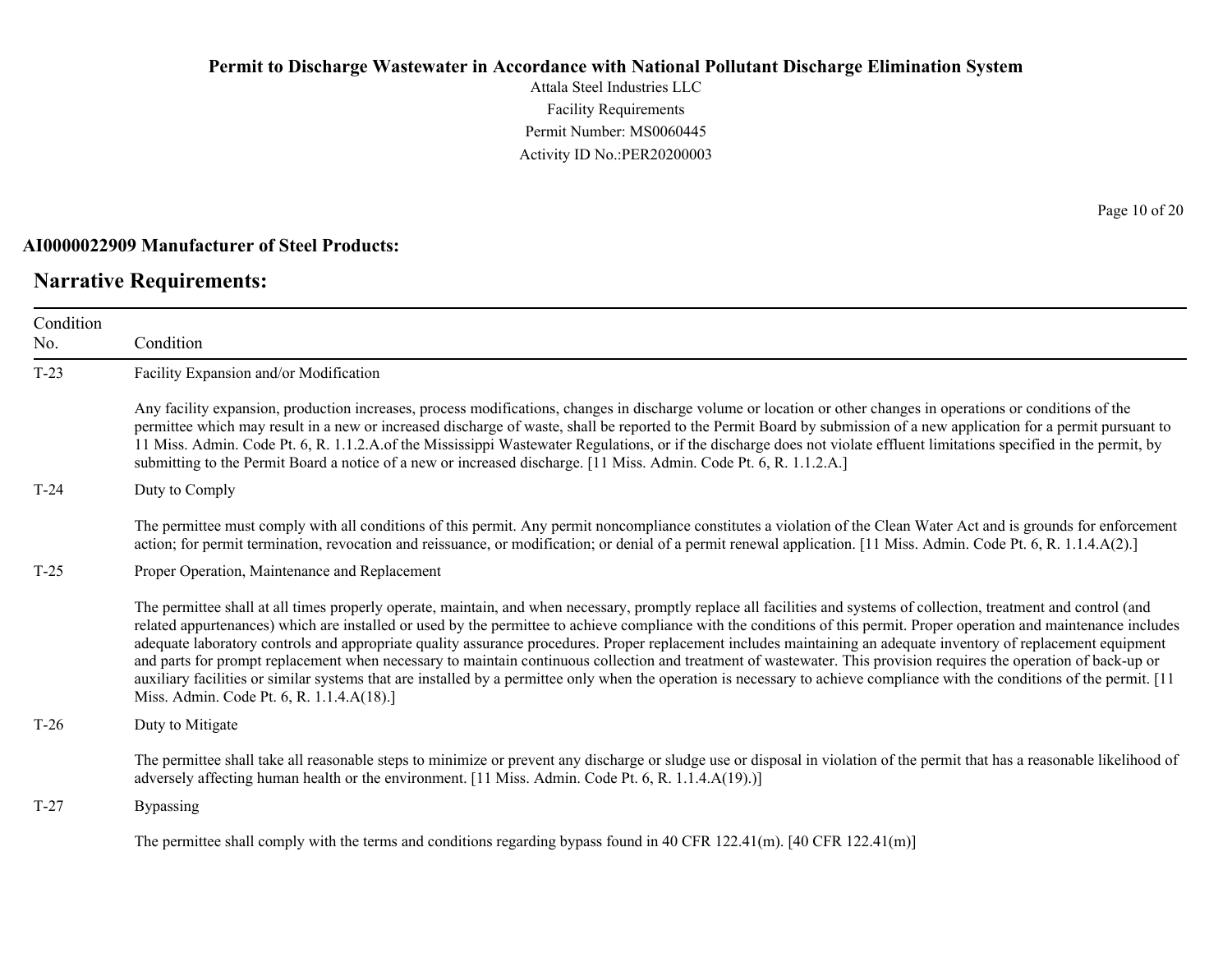Attala Steel Industries LLC Facility Requirements Permit Number: MS0060445 Activity ID No.:PER20200003

#### **AI0000022909 Manufacturer of Steel Products:**

## **Narrative Requirements:**

Page 11 of 20

| Condition<br>No. | Condition                                                                                                                                                                                                                                                                                                                                                                                                                                                                                                                                                                                                                                                                                                                                                                                                          |  |  |
|------------------|--------------------------------------------------------------------------------------------------------------------------------------------------------------------------------------------------------------------------------------------------------------------------------------------------------------------------------------------------------------------------------------------------------------------------------------------------------------------------------------------------------------------------------------------------------------------------------------------------------------------------------------------------------------------------------------------------------------------------------------------------------------------------------------------------------------------|--|--|
|                  |                                                                                                                                                                                                                                                                                                                                                                                                                                                                                                                                                                                                                                                                                                                                                                                                                    |  |  |
| $T-28$           | Bypassing - Definitions                                                                                                                                                                                                                                                                                                                                                                                                                                                                                                                                                                                                                                                                                                                                                                                            |  |  |
|                  | "Bypass" means the intentional diversion of waste streams from any portion of a treatment facility.                                                                                                                                                                                                                                                                                                                                                                                                                                                                                                                                                                                                                                                                                                                |  |  |
|                  | "Severe property damage" means substantial physical damage to property, damage to the treatment facilities which causes them to become inoperable, or substantial and<br>permanent loss of natural resources which can reasonably be expected to occur in the absence of a bypass. Severe property damage does not mean economic loss caused<br>by delays in production. $[40 \text{ CFR } 122.41 \text{ (m)}]$                                                                                                                                                                                                                                                                                                                                                                                                    |  |  |
| $T-29$           | Bypassing - Bypass not exceeding limitations                                                                                                                                                                                                                                                                                                                                                                                                                                                                                                                                                                                                                                                                                                                                                                       |  |  |
|                  | The permittee may allow any bypass to occur which does not cause effluent limitations to be exceeded, but only if it also is for essential maintenance to assure efficient<br>operation. These bypasses are not subject to the notice and prohibition provisions of the bypass requirements in this permit. $[40 \text{ CFR } 122.41 \text{ (m)}]$                                                                                                                                                                                                                                                                                                                                                                                                                                                                 |  |  |
| $T-30$           | Bypassing-Prohibition of Bypass                                                                                                                                                                                                                                                                                                                                                                                                                                                                                                                                                                                                                                                                                                                                                                                    |  |  |
|                  | (1) Bypass is prohibited, and the Commission may take enforcement action against a permittee unless:<br>(i) Bypass was unavoidable to prevent loss of life, personal injury, or sever property damage.<br>(ii) There was no feasible alternatives to the bypass, such as the use of auxiliary treatment facilities, retention of untreated wastes, or maintenance during normal periods<br>of equipment downtime. This condition is not satisfied if adequate back-up equipment should have been installed in the exercise of reasonable engineering judgement to<br>prevent a bypass which occurred during normal periods of equipment downtime or preventative maintenance; and<br>(iii) The permittee submitted notices as required under the Twenty-Four Hour reporting requirements set forth in this permit. |  |  |
|                  | (2) The Commission may approve an anticipated bypass, after considering its adverse affects, if the Commission determines that it will meet the three conditions listed<br>above in paragraph $(1)$ of this permit condition. [40 CFR 122.41(m)]                                                                                                                                                                                                                                                                                                                                                                                                                                                                                                                                                                   |  |  |
| $T-31$           | Upsets                                                                                                                                                                                                                                                                                                                                                                                                                                                                                                                                                                                                                                                                                                                                                                                                             |  |  |
|                  | The permittee shall meet the conditions of 40 CFR 122.41(n) regarding "Upsets" and as in the upset requirements of this permit. [11 Miss. Admin. Code Pt. 6, R. 1.1.4.A<br>(27).                                                                                                                                                                                                                                                                                                                                                                                                                                                                                                                                                                                                                                   |  |  |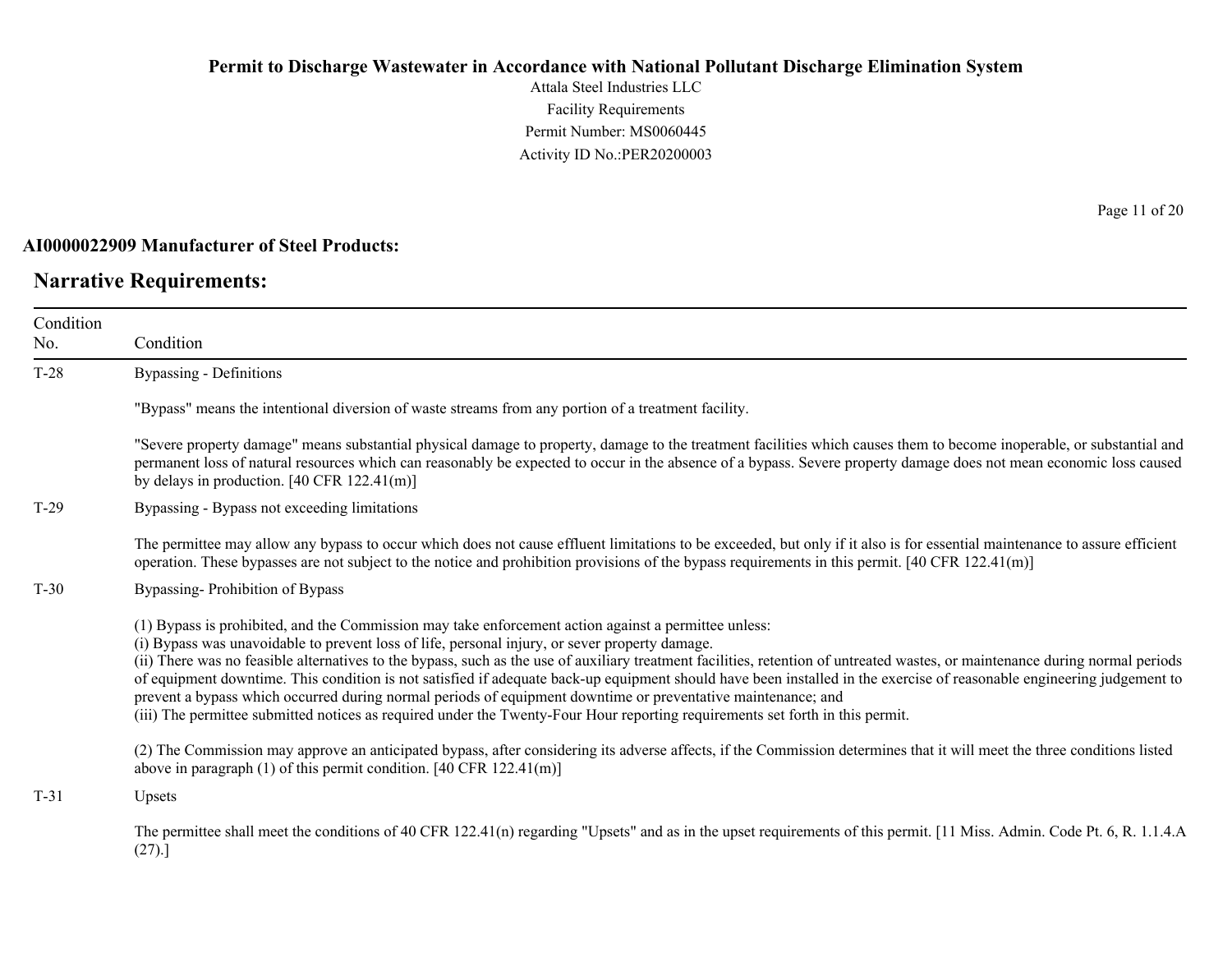Attala Steel Industries LLC Facility Requirements Permit Number: MS0060445 Activity ID No.:PER20200003

#### **AI0000022909 Manufacturer of Steel Products:**

## **Narrative Requirements:**

Page 12 of 20

| Condition<br>No. | Condition                                                                                                                                                                                                                                                                                                                                                                                                                                                                                                             |  |  |
|------------------|-----------------------------------------------------------------------------------------------------------------------------------------------------------------------------------------------------------------------------------------------------------------------------------------------------------------------------------------------------------------------------------------------------------------------------------------------------------------------------------------------------------------------|--|--|
| $T-32$           | <b>Upsets-Definition</b>                                                                                                                                                                                                                                                                                                                                                                                                                                                                                              |  |  |
|                  | "Upset" means an exceptional incident in which there is unintentional and temporary noncompliance with technology based permit effluent limitations because of<br>factors beyond the reasonable control of the permittee. An upset does not include noncompliance to the extent caused by operational error, improperly designed<br>treatment facilities, inadequate treatment facilities, lack of preventive maintenance, or careless or improper operation. [11 Miss. Admin. Code Pt. 6, R. 1.1.4.A(27).]           |  |  |
| $T-33$           | Upsets - Effect of an Upset                                                                                                                                                                                                                                                                                                                                                                                                                                                                                           |  |  |
|                  | An upset constitutes an affirmative defense to an action brought for noncompliance with such technology based permit effluent limitations if the "conditions necessary<br>for demonstration of upset" requirements of this permit are met. Any determination made during administrative review of claims that noncompliance was caused by<br>upset, and before an action for noncompliance, shall not constitute final administrative action subject to judicial review. [11 Miss. Admin. Code Pt. 6, R.1.1.4.A(27).] |  |  |
| $T-34$           | Upsets - Conditions necessary for demonstration of upset                                                                                                                                                                                                                                                                                                                                                                                                                                                              |  |  |
|                  | A permittee who wishes to establish the affirmative defense of upset shall demonstrate, through properly signed contemporaneous operating logs, or other relevant<br>evidence that:                                                                                                                                                                                                                                                                                                                                   |  |  |
|                  | $(1)$ An upset occurred and that the permittee can identify the cause(s) of the upset;<br>(2) The permitted facility was at the time being properly operated;<br>(3) The permittee submitted notice of the upset as required in 40 CFR $122.41(L)(6)(ii)(B)(24-hour notice of noncompliance)$ ; and<br>(4) The permittee complied with any remedial measures required under 40 CFR 122.41(d) (Duty to Mitigate). [11 Miss. Admin. Code Pt. 6, R.1.1.4.A(27).]                                                         |  |  |
| $T-35$           | Upsets - Burden of proof                                                                                                                                                                                                                                                                                                                                                                                                                                                                                              |  |  |
|                  | In any enforcement proceeding the permittee seeking to establish the occurrence of an upset has the burden of proof. [11 Miss. Admin. Code Pt. 6, R. 1.1.4.A(27).]                                                                                                                                                                                                                                                                                                                                                    |  |  |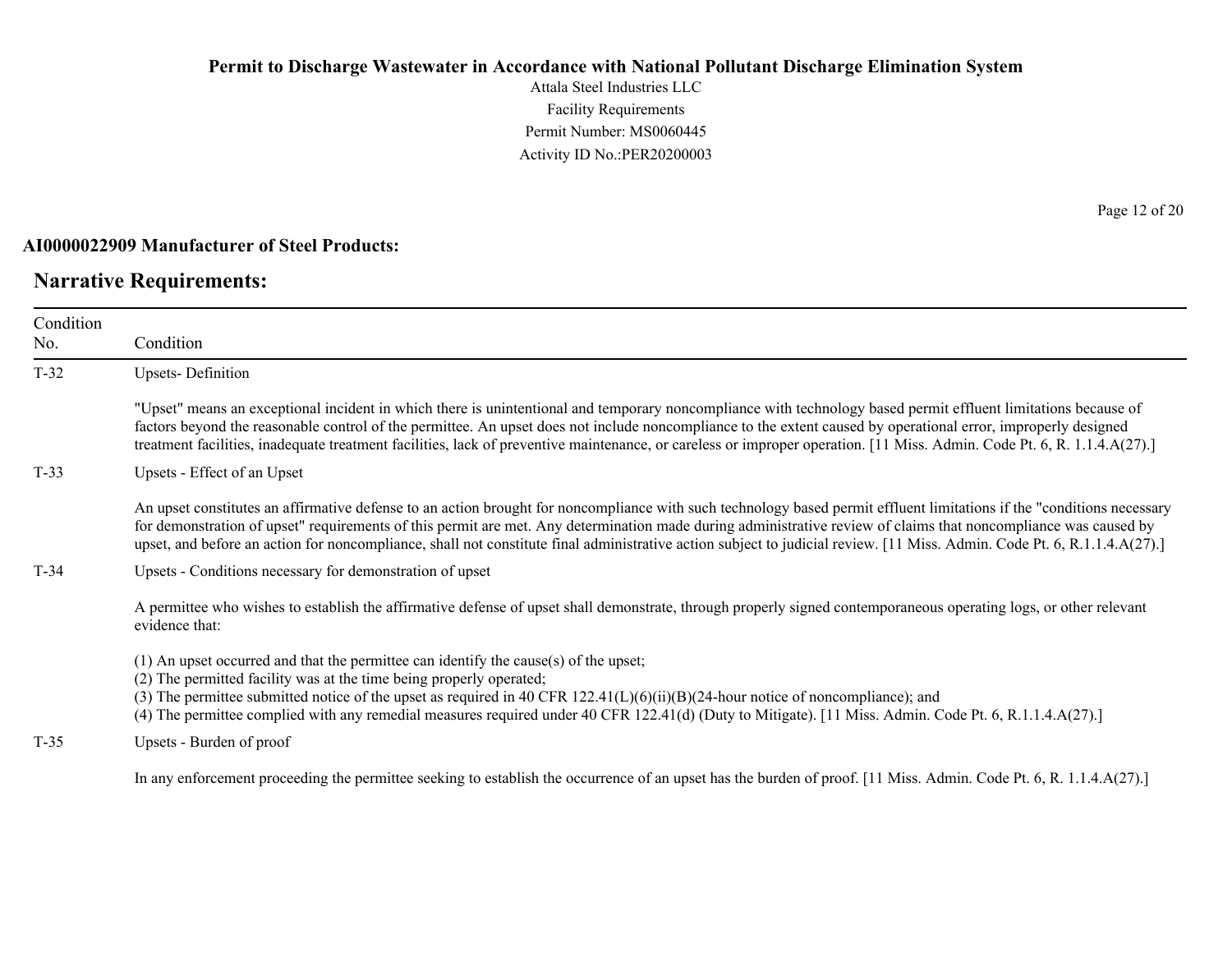Attala Steel Industries LLC Facility Requirements Permit Number: MS0060445 Activity ID No.:PER20200003

#### **AI0000022909 Manufacturer of Steel Products:**

## **Narrative Requirements:**

Page 13 of 20

| Condition<br>No. | Condition                                                                                                                                                                                                                                                                                                                                                                                                                                                                                                                                                                                                                                  |
|------------------|--------------------------------------------------------------------------------------------------------------------------------------------------------------------------------------------------------------------------------------------------------------------------------------------------------------------------------------------------------------------------------------------------------------------------------------------------------------------------------------------------------------------------------------------------------------------------------------------------------------------------------------------|
| $T-36$           | <b>Removed Substances</b>                                                                                                                                                                                                                                                                                                                                                                                                                                                                                                                                                                                                                  |
|                  | Solids, sludges, filter backwash, or other residuals removed in the course of treatment or control of wastewater shall be disposed of in a manner such as to prevent such<br>materials from entering State waters and in a manner consistent with the Mississippi Solid Waste Disposal Act, the Federal Resource Conservation and Recovery Act,<br>and the Mississippi Water Pollution Control Act. [11 Miss. Admin. Code Pt. 6, R. 1.1.4.A(21).]                                                                                                                                                                                          |
| $T-37$           | <b>Power Failures</b>                                                                                                                                                                                                                                                                                                                                                                                                                                                                                                                                                                                                                      |
|                  | If electric power is required, in order to maintain compliance with the conditions and prohibitions of the permit, the permittee shall either:                                                                                                                                                                                                                                                                                                                                                                                                                                                                                             |
|                  | (1) Provide an alternative power source to operate the wastewater control facilities; or, if such alternative power source is not in existence, and no date for its<br>implementation appears in the permit,<br>(2) Halt, reduce, or otherwise control production and/or all wastewater flows upon reduction, loss, or failure of the primary source of power to the wastewater control<br>facilities. [11 Miss. Admin. Code Pt. 6, R. 1.1.4.A(22).)]                                                                                                                                                                                      |
| $T-38$           | Inspection and Entry                                                                                                                                                                                                                                                                                                                                                                                                                                                                                                                                                                                                                       |
|                  | The permittee shall allow any authorized Commission representative to enter the permittee's premises at any reasonable time, to have access to and copy any applicable<br>records, to inspect process facilities, treatment works, monitoring methods or equipment or to take samples, as authorized by Section 49-17-21 of the Code. In the event<br>of investigation during an emergency response action, a reasonable time shall be any time of the day or night. Follow-up investigations subsequent to the conclusion of<br>the emergency event shall be conducted at reasonable times. [11 Miss. Admin. Code Pt. 6, R. 1.1.4.A(17).] |
| $T-39$           | Transfer of Ownership or Control                                                                                                                                                                                                                                                                                                                                                                                                                                                                                                                                                                                                           |
|                  | This permit is not transferable to any person without proper modification of this permit following procedures found in [11 Miss. Admin. Code Pt. 6, R. 1.1.5.C.]                                                                                                                                                                                                                                                                                                                                                                                                                                                                           |
| $T-40$           | <b>Signatory Requirements</b>                                                                                                                                                                                                                                                                                                                                                                                                                                                                                                                                                                                                              |
|                  | All applications, reports, or information submitted to the Permit Board shall be signed and certified. [11 Miss. Admin. Code Pt. 6, R. 1.1.2.C.]                                                                                                                                                                                                                                                                                                                                                                                                                                                                                           |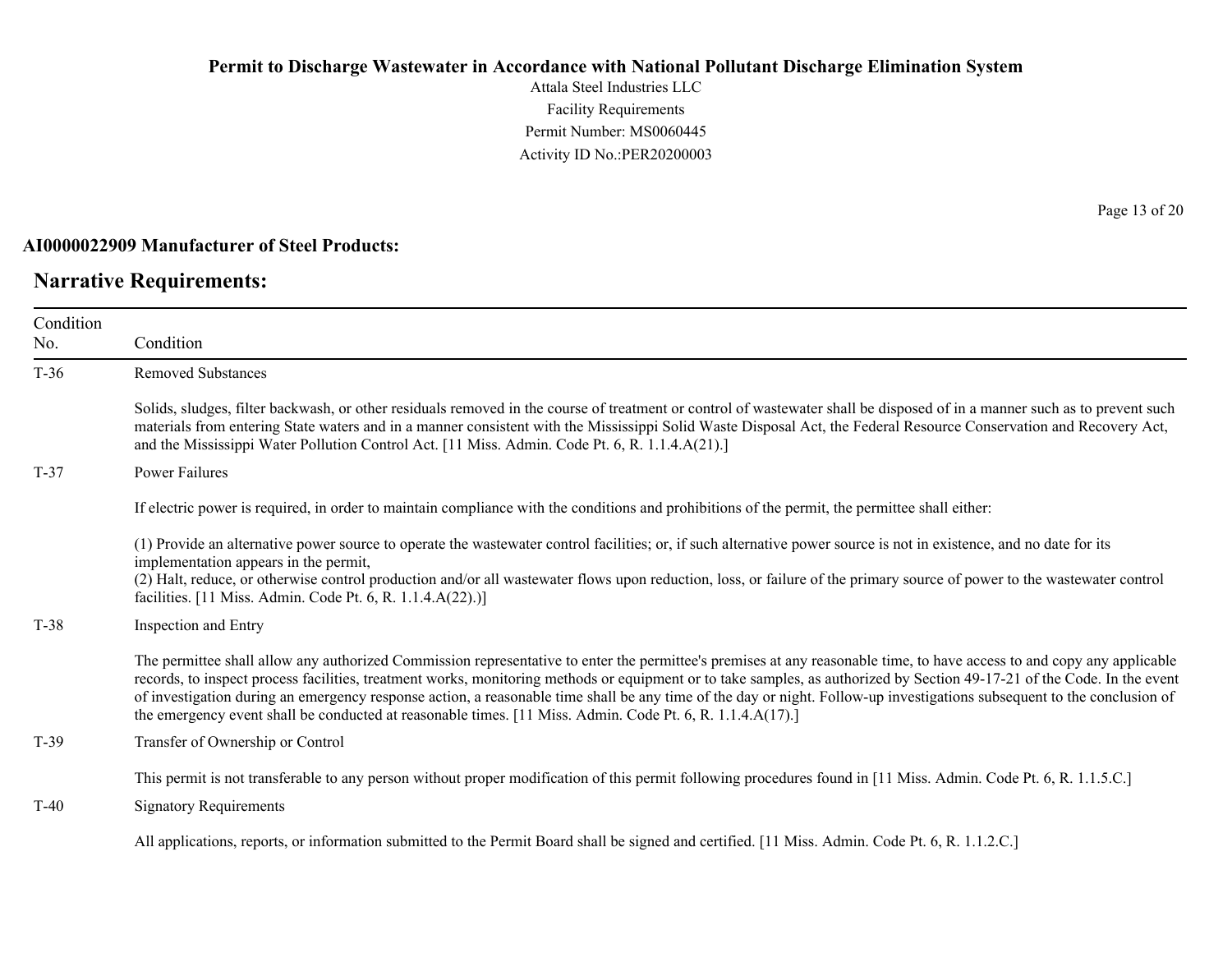Attala Steel Industries LLC Facility Requirements Permit Number: MS0060445 Activity ID No.:PER20200003

#### **AI0000022909 Manufacturer of Steel Products:**

### **Narrative Requirements:**

No.

Condition Condition T-41 Signatory Requirements - Application Signatures All permit applications shall be signed as follows: (1) For a corporation: by a responsible corporate officer. For the purpose of this Section, a responsible corporate officer means: (i) a president, secretary, treasurer or vice president of the corporation in charge of a principal business function, or any other person who performs similar policy - or decision-making function for the corporation, or (ii) the manager of one or more manufacturing, production, or operating facilities provided, the manager is authorized to make management decisions which govern the operation of the regulated facility including having the explicit or implicit duty of making major capital investment recommendations, and initiating and directing other comprehensive measures to assure long term environmental compliance with environmental laws and regulations; the manager can ensure that the necessary systems are established or actions taken to gather complete and accurate information for permit application requirements; and where authority to sign documents has been assigned or delegated to the manager in accordance with corporate procedures. (2) For a partnership or sole proprietorship: by a general partner or the proprietor, respectively; or (3) For a municipality, State, Federal, or other public agency: by either a principal executive officer or ranking elected official. [11 Miss. Admin. Code Pt. 6, R. 1.1.2.C.] T-42 Signatory Requirements -Reports and Other Information All reports required by the permit and other information requested by the Permit Board shall be signed by a person described by the application signature requirements in this permit or by a duly authorized representative of that person. A person is a duly authorized representative only if:

(1) The authorization is made in writing by a person described by the application signature requirements;

(2) The authorization specifies either an individual or a position having responsibility for the overall operation of the regulated facility or activity, such as the position of plant manager, operator of a well or a well field, superintendent, position having overall responsibility for environmental matters for the company. (A duly authorized representative may thus be either a named individual or any individual occupying a named position.); and

(3) The written authorization is submitted to the Permit Board. [11 Miss. Admin. Code Pt. 6, R. 1.1.2.C.]

Page 14 of 20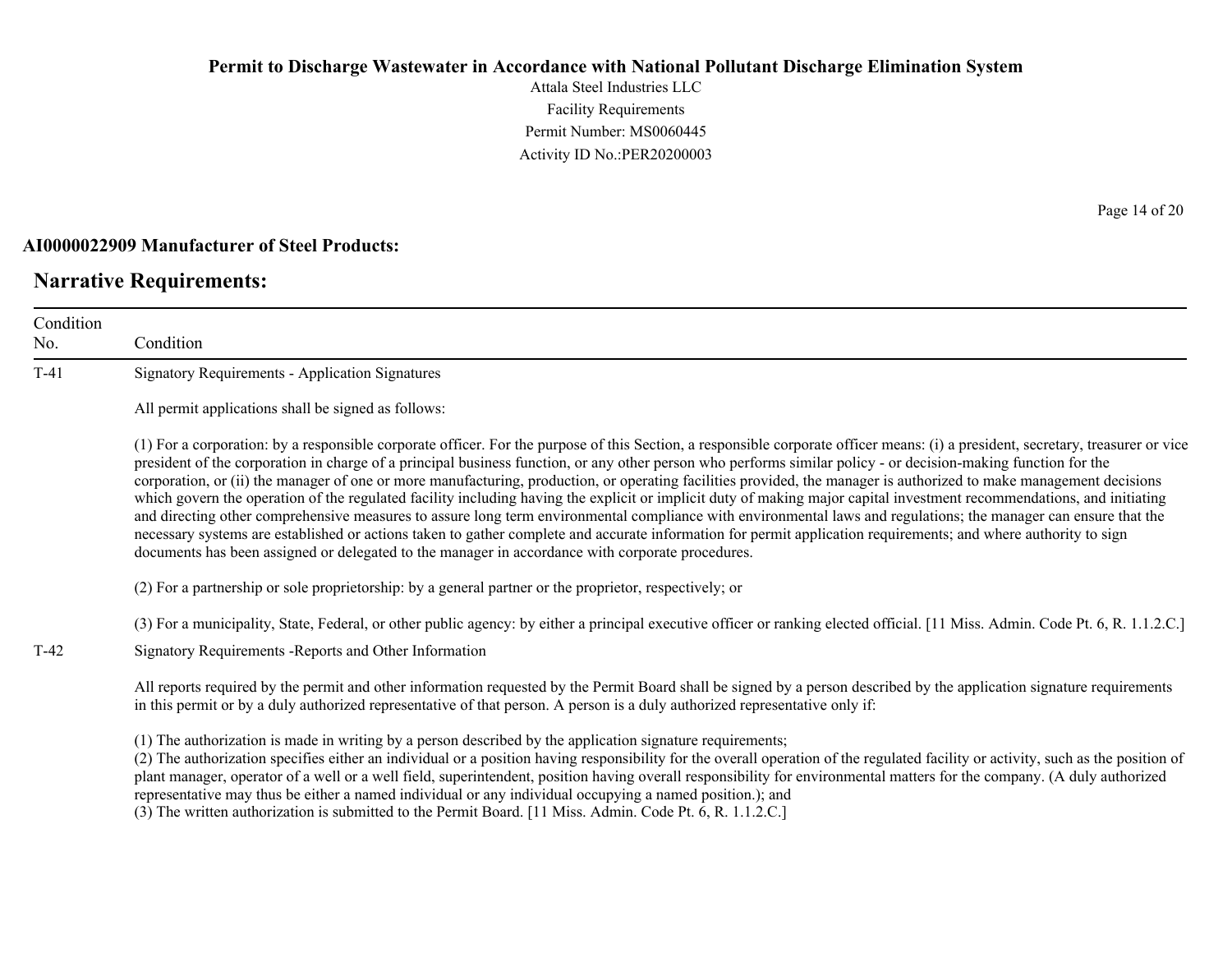Attala Steel Industries LLC Facility Requirements Permit Number: MS0060445 Activity ID No.:PER20200003

#### **AI0000022909 Manufacturer of Steel Products:**

## **Narrative Requirements:**

Page 15 of 20

| Condition<br>No. | Condition                                                                                                                                                                                                                                                                                                                                                                                                                                                                                                                                                                                                                                                                                                                |
|------------------|--------------------------------------------------------------------------------------------------------------------------------------------------------------------------------------------------------------------------------------------------------------------------------------------------------------------------------------------------------------------------------------------------------------------------------------------------------------------------------------------------------------------------------------------------------------------------------------------------------------------------------------------------------------------------------------------------------------------------|
| $T-43$           | Signatory Requirements - Changes to Authorization                                                                                                                                                                                                                                                                                                                                                                                                                                                                                                                                                                                                                                                                        |
|                  | If an authorization under the signatory requirements of this permit is no longer accurate because a different individual or position has responsibility for the overall<br>operation of the facility, a new authorization satisfying the signatory requirements of this permit must be submitted to the Permit Board prior to or together with any<br>reports, information, or applications. [11 Miss. Admin. Code Pt. 6, R. 1.1.2.C.]                                                                                                                                                                                                                                                                                   |
| $T-44$           | <b>Signatory Requirements - Certification</b>                                                                                                                                                                                                                                                                                                                                                                                                                                                                                                                                                                                                                                                                            |
|                  | Any person signing a document under the signatory requirements stated in this permit shall make the following certification:                                                                                                                                                                                                                                                                                                                                                                                                                                                                                                                                                                                             |
|                  | "I certify under penalty of law that this document and all attachments were prepared under the direction or supervision in accordance with a system designed to assure<br>that qualified personnel properly gather and evaluate the information submitted. Based on my inquiry of the person or persons who manage the system, or those persons<br>directly responsible for gathering the information, the information submitted is, to the best of my knowledge and belief, true, accurate, and complete. I am aware that<br>there are significant penalties for submitting false information, including the possibility of fine and imprisonment for knowing violations." [11 Miss. Admin. Code Pt. 6,<br>R. 1.1.2.C.] |
| $T-45$           | Availability of Records<br>Except for information deemed to be confidential under the Mississippi Code Ann. 49-17-39 and 40 CFR 123.41, file information relating to this permit shall be made<br>available for public inspection and copying during normal business hours at the office of the Department of Environmental Quality in Jackson, Mississippi. Written<br>request must be provided in accordance with policies developed by the Commission and must state, specifically, records proposed for review, date proposed for review<br>and copying requirements. [11 Miss. Admin. Code Pt. 6, R. 1.1.3.E.]                                                                                                      |
| $T-46$           | Duty to Provide Information                                                                                                                                                                                                                                                                                                                                                                                                                                                                                                                                                                                                                                                                                              |
|                  | The permittee shall furnish to the Permit Board within a reasonable time any relevant information which the Permit Board may request to determine whether cause<br>exists for modifying, revoking and reissuing, or terminating the permit, or to determine compliance with the permit. The permittee shall also furnish to the Permit Board<br>upon request, copies of records required to be kept by the permit. [11 Miss. Admin. Code Pt. 6, R. 1.1.4.A(16).]                                                                                                                                                                                                                                                         |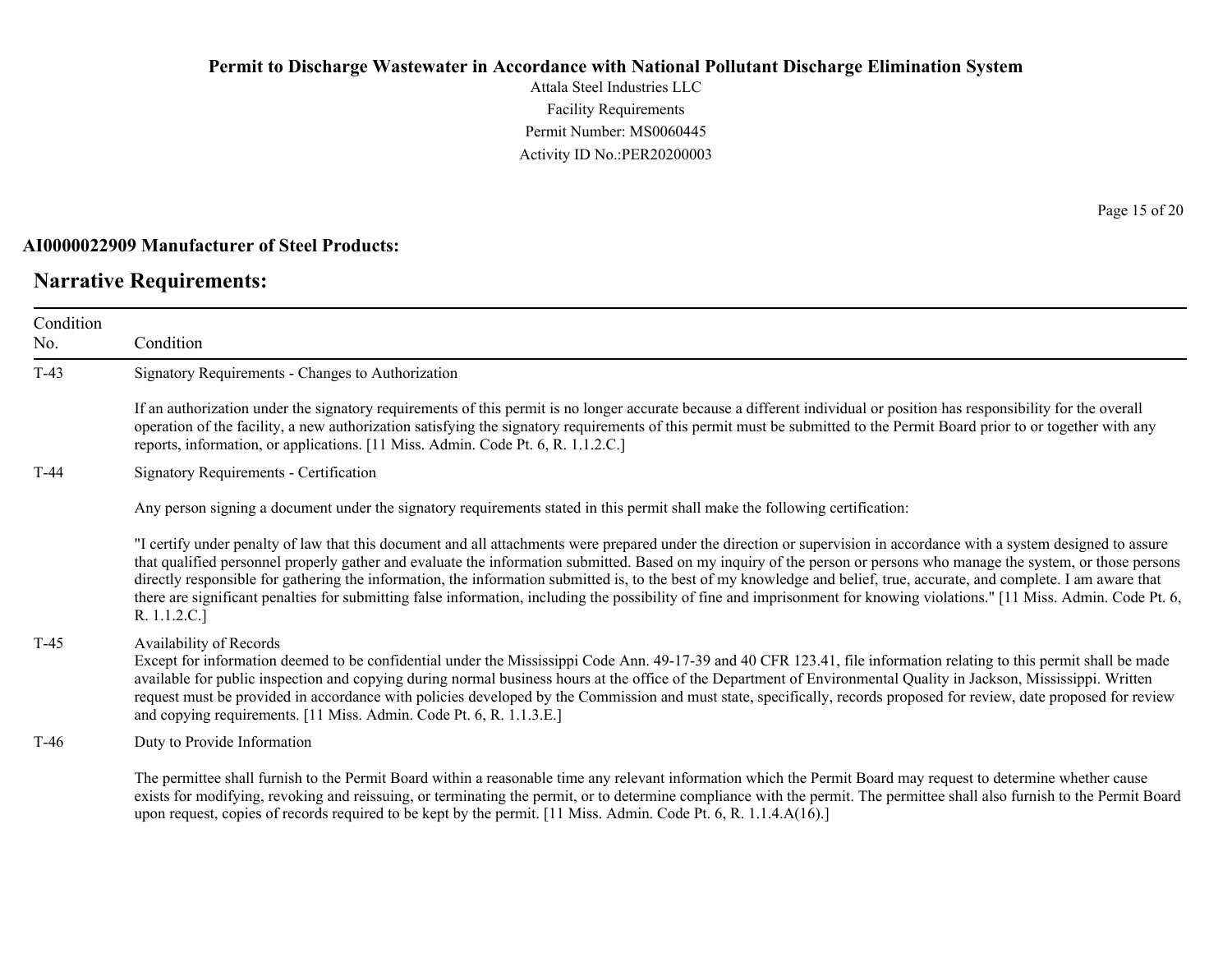Attala Steel Industries LLC Facility Requirements Permit Number: MS0060445 Activity ID No.:PER20200003

### **AI0000022909 Manufacturer of Steel Products:**

## **Narrative Requirements:**

Page 16 of 20

| Condition<br>No. | Condition                                                                                                                                                                                                                                                                                                                                                                                                                                                                                                                                                                                                                                                                            |
|------------------|--------------------------------------------------------------------------------------------------------------------------------------------------------------------------------------------------------------------------------------------------------------------------------------------------------------------------------------------------------------------------------------------------------------------------------------------------------------------------------------------------------------------------------------------------------------------------------------------------------------------------------------------------------------------------------------|
| $T-47$           | <b>Toxic Pollutants</b>                                                                                                                                                                                                                                                                                                                                                                                                                                                                                                                                                                                                                                                              |
|                  | The permittee shall comply with any toxic effluent standard or prohibition (including any schedule of compliance specified in such effluent standard or prohibition)<br>established under Section 307(a) of the Federal Water Pollution Control Act. [11 Miss. Admin. Code Pt. 6, R. 1.1.4.A(26).]                                                                                                                                                                                                                                                                                                                                                                                   |
| $T-48$           | Toxic Pollutants Notification Requirements                                                                                                                                                                                                                                                                                                                                                                                                                                                                                                                                                                                                                                           |
|                  | The permittee shall comply with the applicable provisions of 40 CFR 122.42. [11 Miss. Admin. Code Pt. 6, R. 1.1.4.A(26).]                                                                                                                                                                                                                                                                                                                                                                                                                                                                                                                                                            |
| $T-49$           | Civil and Criminal Liability                                                                                                                                                                                                                                                                                                                                                                                                                                                                                                                                                                                                                                                         |
|                  | (1) Any person who violates a term, condition or schedule of compliance contained within this permit or the Mississippi Water Pollution Control Law is subject to the<br>actions defined by law.<br>(2) Except as provided in permit conditions on "Bypassing" and "Upsets", nothing in this permit shall be construed to relieve the permittee from civil or criminal<br>penalties for noncompliance.<br>(3) It shall not be the defense of the permittee in an enforcement action that it would have been necessary to halt or reduce the permitted activity in order to maintain<br>compliance with the conditions of this permit. [11 Miss. Admin. Code Pt. 6, R. 1.1.4.A(24).)] |
| $T-50$           | Oil and Hazardous Substance Liability                                                                                                                                                                                                                                                                                                                                                                                                                                                                                                                                                                                                                                                |
|                  | Nothing in this permit shall be construed to preclude the institution of any legal action or relieve the permittee from any responsibilities, liabilities, or penalties to which<br>the permittee is or may be subject to under Section 311 of the Federal Water Pollution Control Act and applicable provisions under Mississippi Law pertaining to<br>transportation, storage, treatment, or spillage of oil or hazardous substances. [11 Miss. Admin. Code Pt. 6, R. 1.1.4.A(23).]                                                                                                                                                                                                |
| $T-51$           | Property Rights                                                                                                                                                                                                                                                                                                                                                                                                                                                                                                                                                                                                                                                                      |
|                  | The issuance of this permit does not convey any property rights in either real or personal property, or any exclusive privileges, nor does it authorize any injury to private<br>property or any invasion of personal rights, nor any infringement of Federal, State, or local laws or regulations. [11 Miss. Admin. Code Pt. 6, R. 1.1.5.                                                                                                                                                                                                                                                                                                                                           |

E.]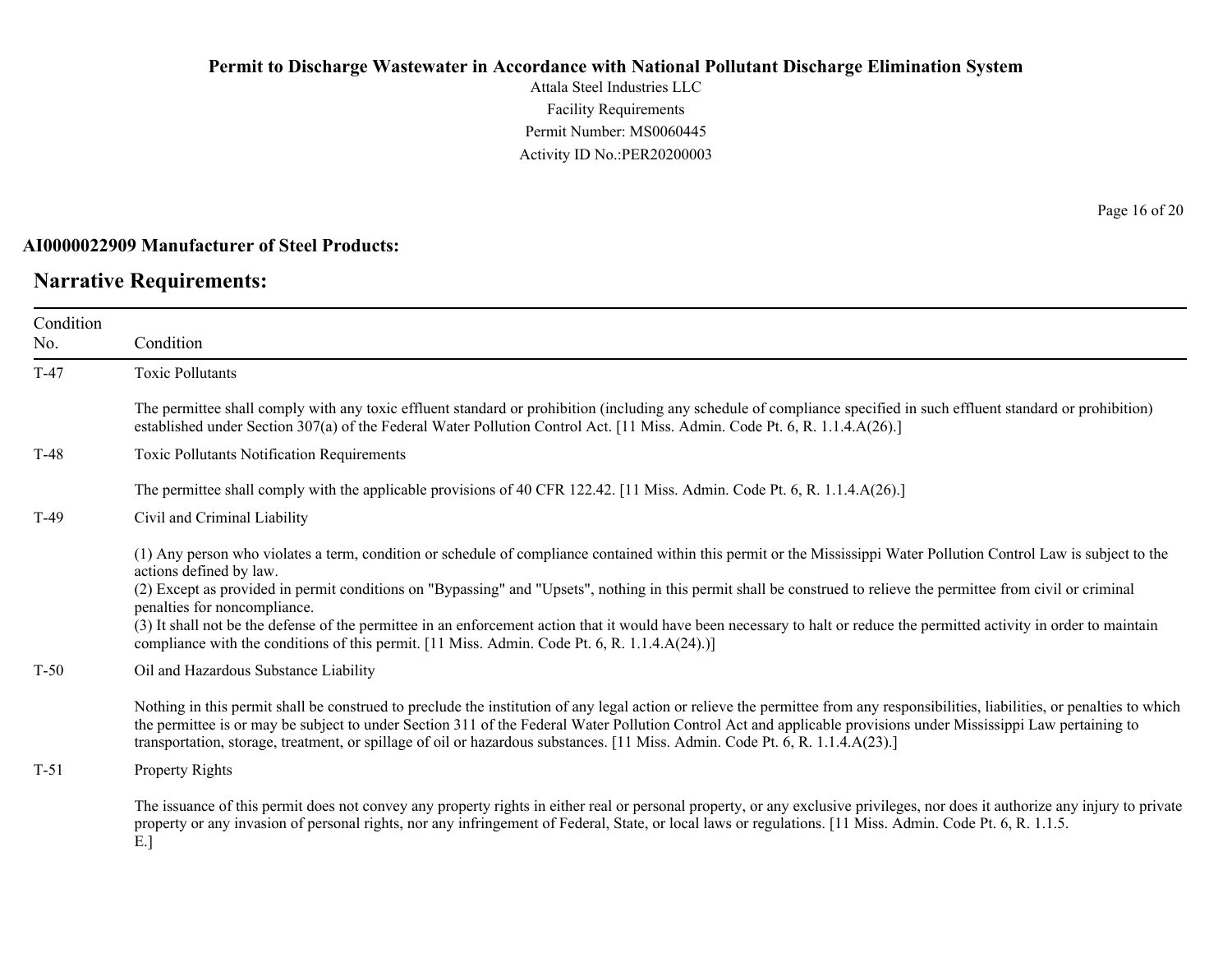Attala Steel Industries LLC Facility Requirements Permit Number: MS0060445 Activity ID No.:PER20200003

#### **AI0000022909 Manufacturer of Steel Products:**

### **Narrative Requirements:**

Condition No. Condition T-52 Severability The provisions of this permit are severable. If any provision of this permit, or the application of any provision of this permit to any circumstances, is challenged or held invalid, the validity of the remaining permit provisions and/or portions thereof or their application to other persons or sets of circumstances, shall not be affected thereby. [11 Miss. Admin. Code Pt. 6, R. 1.1.4.A(25).] T-53 Protection of Confidential Information (1) Pursuant to Miss. Code Ann. ' 49-17-39 and 40 CFR 123.41, the Permit Board shall make available to the public all information contained on any form and all public comments on such information. Effluent data and information concerning air or water quality shall also be made available to the public. Information that is determined by the Commission to be trade secrets shall not be disclosed to the public without prior consent of the source of such information. When a claim of confidentiality is made by a person in accordance with the provisions of Miss. Code Ann. ' 49-17-39, a recommendation on the questions of confidentiality shall be made by the Commission and forwarded to the Regional Administrator (or his/her designee) of EPA for his concurrence in such determination of confidentiality. [11 Miss. Admin. Code Pt. 6, R. 1.1.3.F.] T-54 Protection of Confidential Information- continued

(2) A copy of a State, UIC, or NPDES permit application, public notice, fact sheet, draft permit and other forms relating thereto, including written public comment and other reports, files and information relating to the application not classified as confidential information by the Commission pursuant to part (1) of this requirement, shall be available for public inspection and copying during normal business hours at the office of the Department in Jackson, Mississippi. [11 Miss. Admin. Code Pt. 6, R. 1.1.3.F.]

Page 17 of 20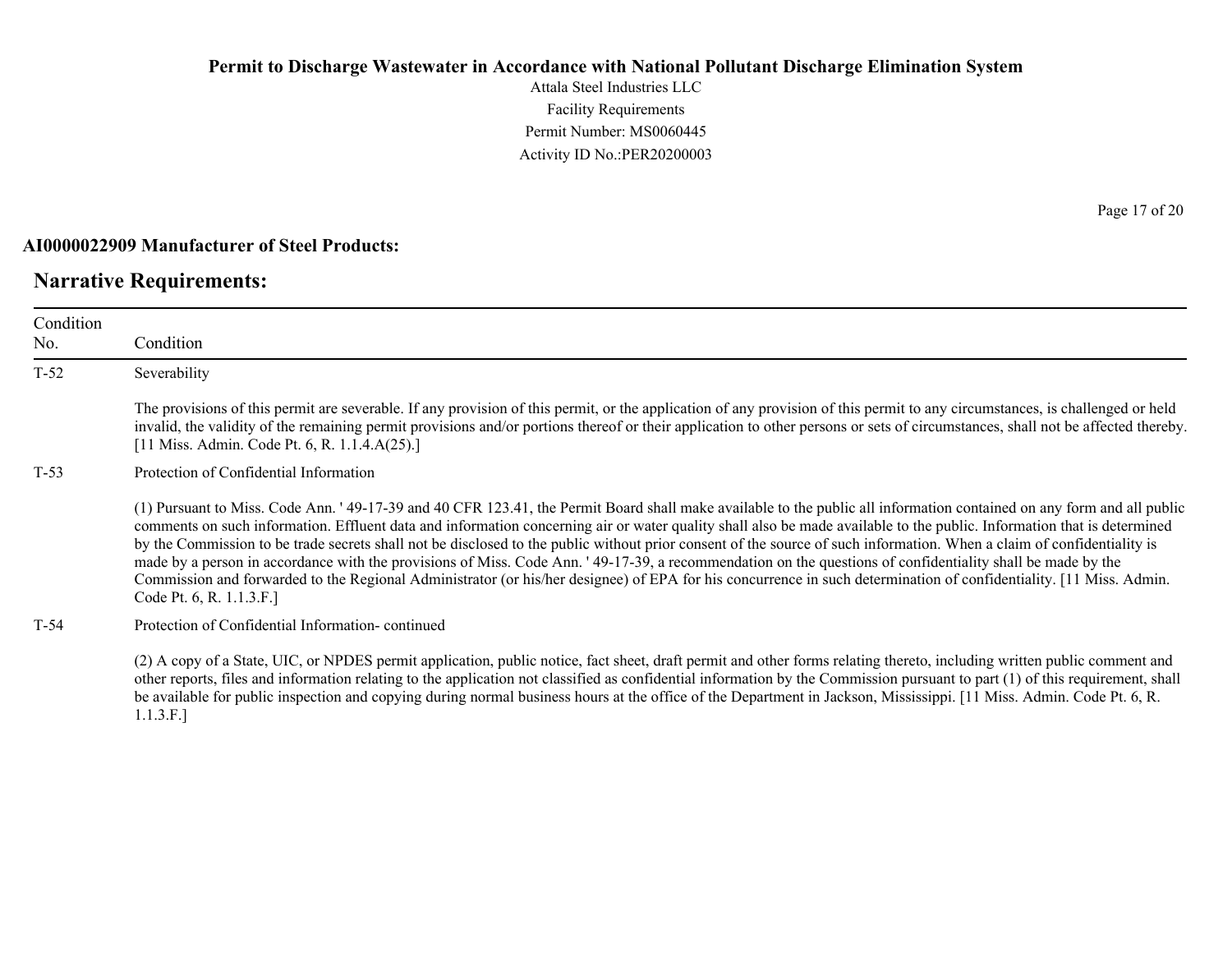Attala Steel Industries LLC Facility Requirements Permit Number: MS0060445 Activity ID No.:PER20200003

#### **AI0000022909 Manufacturer of Steel Products:**

### **Narrative Requirements:**

Condition No.

Condition T-55 Protection of Confidential Information- continued (3) Upon determination by the Commission that information submitted by a permit applicant is entitled to protection against disclosure as trade secrets, the information shall be so labeled and otherwise handled as confidential. Copies of the information and a notice of the Commission's action shall be forwarded to the Regional Administrator (or his/her designee). In making its determination of entitlement to protection as a trade secret, the Commission shall follow the procedure set forth in Miss. Code Ann. ' 49-17-39. In the event the Commission denies the claim of confidentiality, the applicant shall have, upon notification thereof, the right to appeal the Commission's determination in the same manner provided for other orders of the Commission. No disclosure, except to EPA, shall be allowed until any appeal from the determination of the Commission is completed. [11 Miss. Admin. Code Pt. 6, R. 1.1.3.F.] T-56 Spill Prevention and Best Management Plans Any permittee which has above ground bulk storage capacity, of more than 1320 gallons or any single container with a capacity greater than 660 gallons, of materials

and/or liquids (including but not limited to, all raw, finished and/or waste material) with chronic or acute potential for pollution impact on waters of the State and not subject to Mississippi Hazardous Waste Management Regulations or 40 CFR 112 (Oil Pollution Prevention) regulations shall provide secondary containment as found in 40 CFR 112 or equivalent protective measures such as trenches or waterways which would conduct any tank releases to a permitted treatment system or sufficient equalization or treatment capacity needed to prevent chronic/acute pollution impact. [11 Miss. Admin. Code Pt. 6, R. 1.1.4.A(12)(a).]

T-57 Reopener Clause

This permit shall be modified, or alternately, revoked and reissued, to comply with any applicable effluent standard, limitation or storm water regulation issued or approved under Section  $301(b)(2)(C)$ , and  $(D)$ ,  $304(b)(2)$ ,  $307(a)(2)$  and  $402(p)$  of the Federal Water Pollution Control Act if the effluent standard, limitation or regulation so issued or approved:

1. Contains different conditions or is otherwise more stringent than any effluent limitation in the permit; or

2. Controls any pollutant not limited in the permit.

3. This permit shall be modified to reflect any additional or otherwise more stringent limitations and additional monitoring as determined to be necessary by the results of a Completed TMDL. [11 Miss. Admin. Code Pt. 6, R. 1.1.4.F(1).]

Page 18 of 20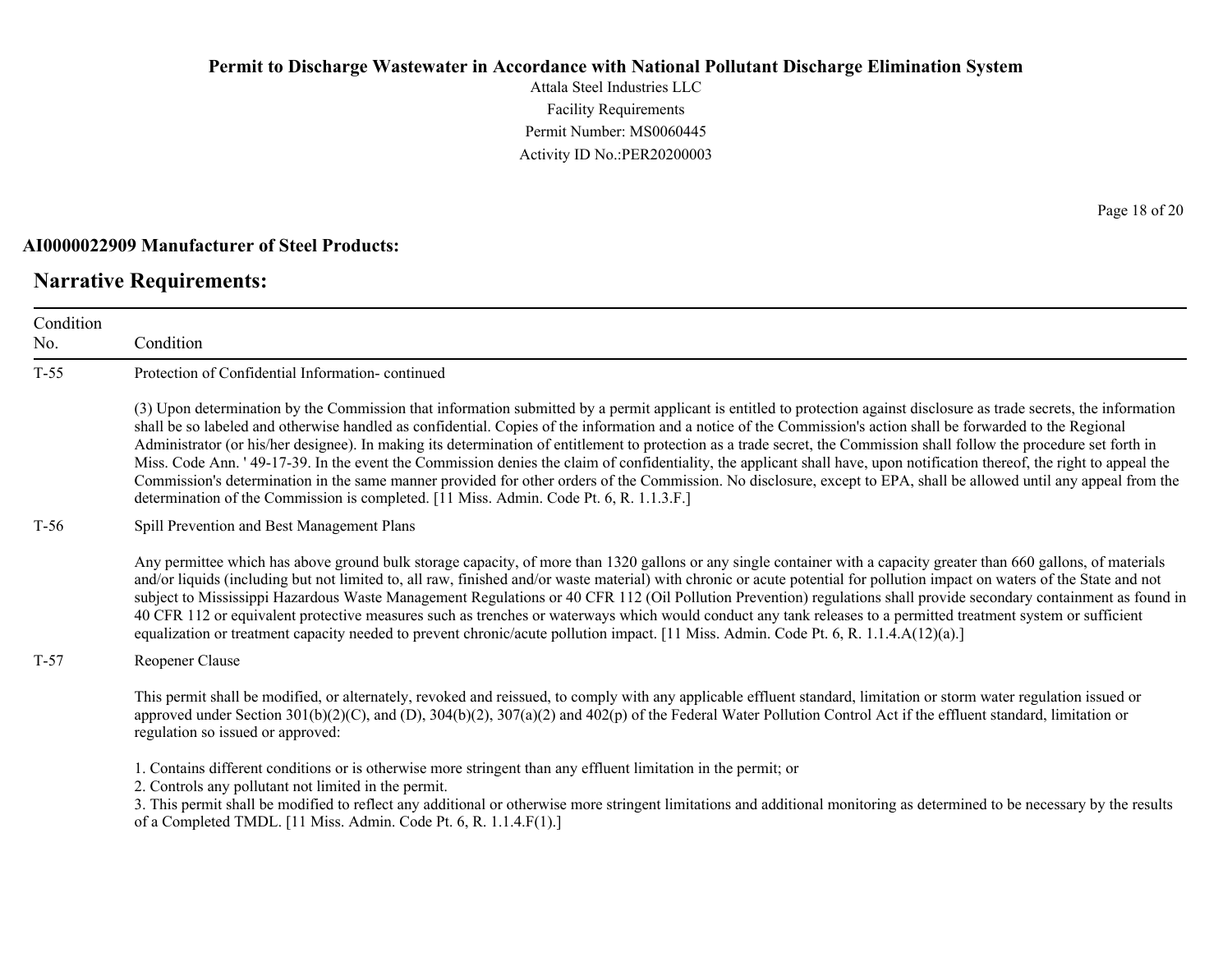Attala Steel Industries LLC Facility Requirements Permit Number: MS0060445 Activity ID No.:PER20200003

#### **AI0000022909 Manufacturer of Steel Products:**

### **Narrative Requirements:**

| Condition<br>No. | Condition                                                                                                                                                                                                                                                                                                                                                                                                                                                                                                                                                                                                                                                                                                                                                                                                                                                                                                                                          |
|------------------|----------------------------------------------------------------------------------------------------------------------------------------------------------------------------------------------------------------------------------------------------------------------------------------------------------------------------------------------------------------------------------------------------------------------------------------------------------------------------------------------------------------------------------------------------------------------------------------------------------------------------------------------------------------------------------------------------------------------------------------------------------------------------------------------------------------------------------------------------------------------------------------------------------------------------------------------------|
| $T-58$           | <b>Closure Requirements</b>                                                                                                                                                                                                                                                                                                                                                                                                                                                                                                                                                                                                                                                                                                                                                                                                                                                                                                                        |
|                  | Should the permittee decide to permanently close and abandon the premises upon which it operates, it shall provide a Closure Plan to the Permit Board no later than 90<br>days prior to doing so. This Closure Plan shall address how and when all manufactured products, by-products, raw materials, stored chemicals, and solid and liquid<br>waste and residues will be removed from the premises or permanently disposed of on site such that no potential environmental hazard to the waters of the State will be<br>presented. Closure plan(s) submitted to and approved by Mississippi Department of Environmental Quality for compliance with other environmental regulations will<br>satisfy the closure requirements for those items specifically addressed in the closure plan(s) as long as the closure does not present a potential for environmental hazard<br>to waters of the State. [11 Miss. Admin. Code Pt. 6, R. 1.1.4.A(11).] |
| $T-59$           | Permit Actions                                                                                                                                                                                                                                                                                                                                                                                                                                                                                                                                                                                                                                                                                                                                                                                                                                                                                                                                     |

The permit may be modified, revoked and reissued, or terminated for cause. The filing of a request by the permittee for a permit modification, revocation and reissuance, or termination, or a modification of planned changes or anticipated noncompliance, does not stay any permit condition. [11 Miss. Admin. Code Pt. 6, R. 1.1.5.C(5).]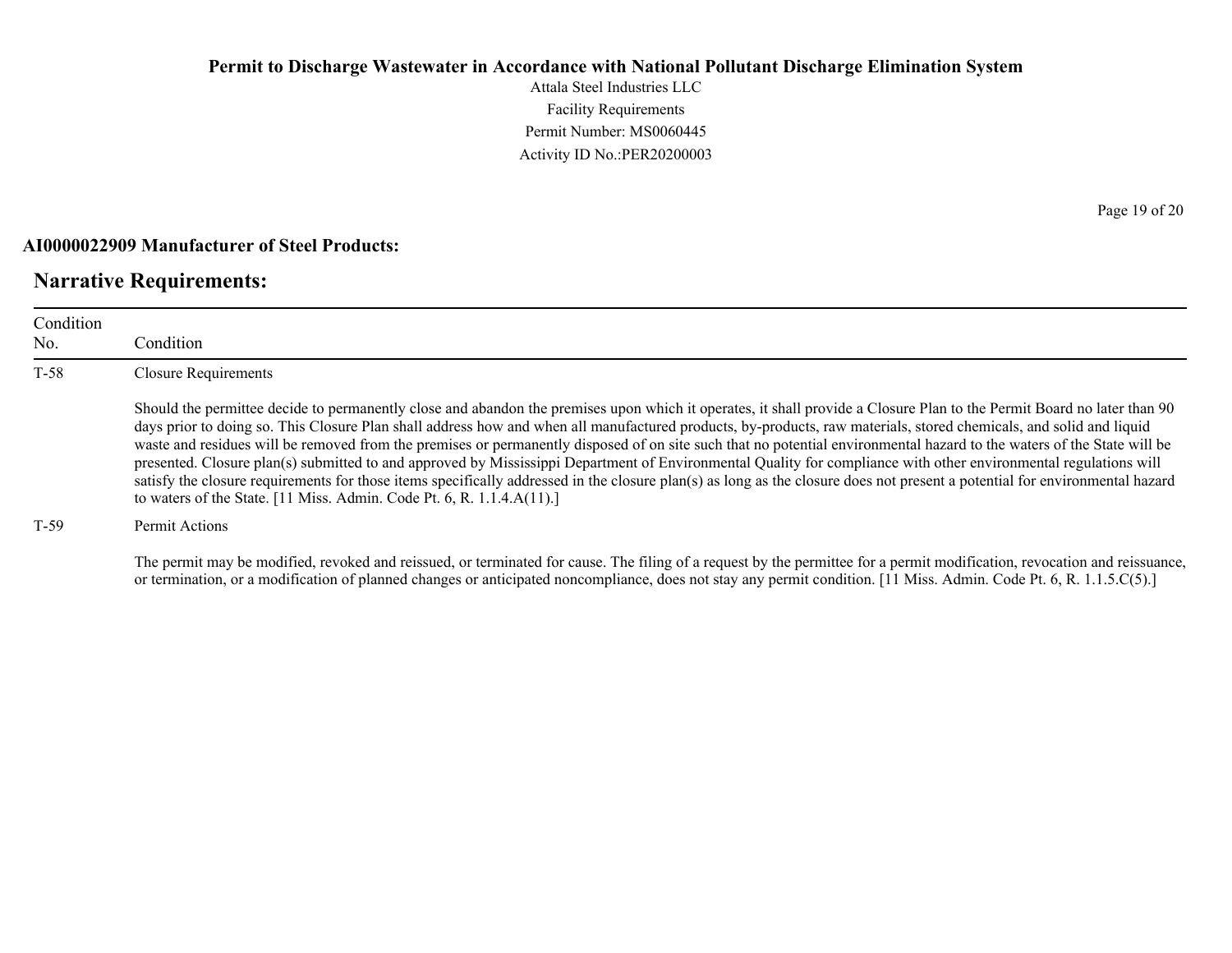### **Permit to Discharge Wastewater in Accordance with National Pollutant Discharge Elimination System**  Attala Steel Industries LLC Facility Requirements Permit Number: MS0060445 Activity ID No.:PER20200003

#### **RPNT0000000001 (MS0060445-001) Outfall 001 (Process wastewater overflow from the Retention/Reuse Pond):**

## **Record-Keeping Requirements:**

| Condition<br>No. | ondition                                                                                                                                          |
|------------------|---------------------------------------------------------------------------------------------------------------------------------------------------|
| - R-1            | The permittee shall record daily in a log book any discharge event that occurs from the recycle/retention basin. [11 Miss. Admin. Code Pt. 6, R.] |

## **Submittal/Action Requirements:**

| Condition<br>No. | Condition                                                                                                                                                                                                                                                                                                                                                                                                                                                                                                                                                                                                                                                                                                   |
|------------------|-------------------------------------------------------------------------------------------------------------------------------------------------------------------------------------------------------------------------------------------------------------------------------------------------------------------------------------------------------------------------------------------------------------------------------------------------------------------------------------------------------------------------------------------------------------------------------------------------------------------------------------------------------------------------------------------------------------|
| $S-1$            | The permittee shall monitor for Biochemical Oxygen Demand (5-day), Total Recoverable Aluminum, Total Recoverable Iron, Total Recoverable Nickel, Total<br>Recoverable Lead, Total Recoverable Zinc and Total Recoverable Chromium once per discharge event. All pollutants shall be monitored with a grab sample of the<br>effluent. All monitoring results shall be submitted to the Mississippi Environmental Quality Permit Board on a Form 2C Application no later than the 28th day of the<br>month following the completed collection of 12 samples for each pollutant. Based upon the results of the analyses, the permit may be re-opened to reflect this data. [11]<br>Miss. Admin. Code Pt. 6, R. |
| $S-2$            | The Permittee shall submit analytical results on a monthly Discharge Monitoring Report (DMR): Due monthly, by the 28th of the subsequent month. [11 Miss. Admin.<br>Code Pt. 6, R. 1.1.4. $A(15)(c)$ .]                                                                                                                                                                                                                                                                                                                                                                                                                                                                                                     |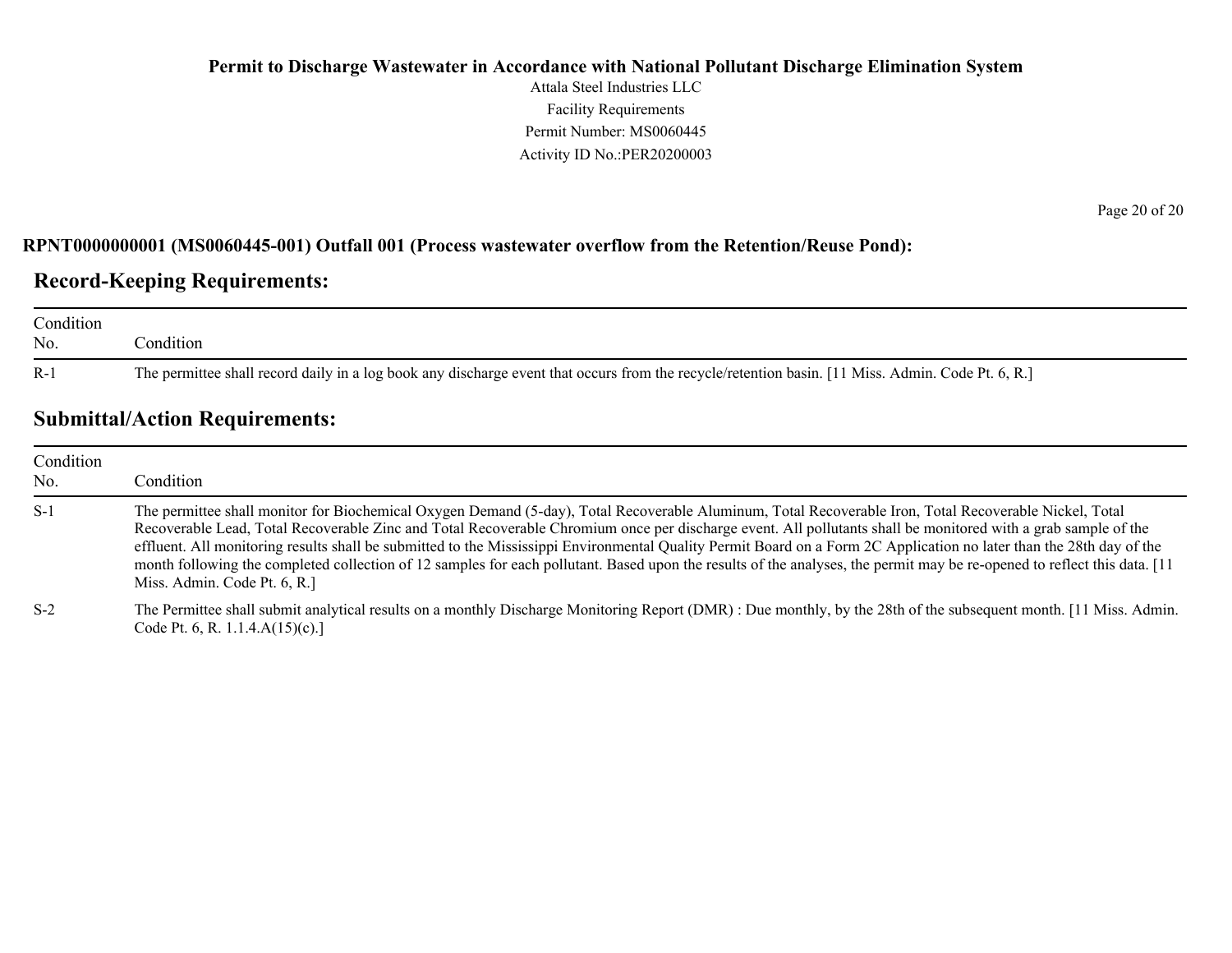## **GENERAL INFORMATION**

Attala Steel Industries LLC Kosciusko, MS Attala County 2200 Attala County Road 2202

### **Alternate/Historic Identifiers**

| ID           | <b>Alternate/Historic Name</b> | <b>User Group</b>                   | <b>Start Date</b> | <b>End Date</b> |
|--------------|--------------------------------|-------------------------------------|-------------------|-----------------|
| 22909        | Attala Steel Industries, LLC   | Official Site Name                  | 07/05/2005        |                 |
| MSR103713    | Attala Steel Industries LLC    | GP-Construction                     | 07/25/2005        | 09/13/2012      |
| MSR001732    | Attala Steel Industries LLC    | GP-Baseline                         | 02/10/2006        | 02/22/2011      |
| MS0060445    | Attala Steel Industries LLC    | Water - NPDES                       | 12/11/2009        | 11/30/2014      |
| MSR001732    | Attala Steel Industries, LLC   | GP-Baseline                         | 02/22/2011        | 01/15/2016      |
| MSR106174    | Attala Steel Industries LLC    | GP-Construction                     | 08/22/2012        | 02/02/2017      |
| 12000040     | Attala Steel Industries LLC    | Air-Construction                    | 02/25/2013        |                 |
| MSR000106351 | Attala Steel Industries LLC    | Hazardous Waste-EPA ID              | 09/03/2013        |                 |
| MS0060445    | Attala Steel Industries LLC    | Water - NPDES                       | 05/01/2015        | 04/30/2020      |
| MSR001732    | Attala Steel Industries, LLC   | GP-Baseline                         | 01/15/2016        | 10/31/2020      |
| MSU216005    | Attala Steel Industries LLC    | Water - SOP                         | 03/28/2017        | 02/28/2022      |
|              | Branch                         | Branches Group - Air                | 07/18/2017        |                 |
|              | Branch                         | Branches Group - Water              | 07/18/2017        |                 |
|              | Branch                         | Branches Group - Stormwater-401     | 07/18/2017        |                 |
|              | Branch                         | Branches Group - Hazardous<br>Waste | 08/04/2017        |                 |
| MS0060445    | Attala Steel Industries LLC    | Water - NPDES                       | 07/01/2020        | 06/30/2025      |

**Basin:** Pearl River Basin